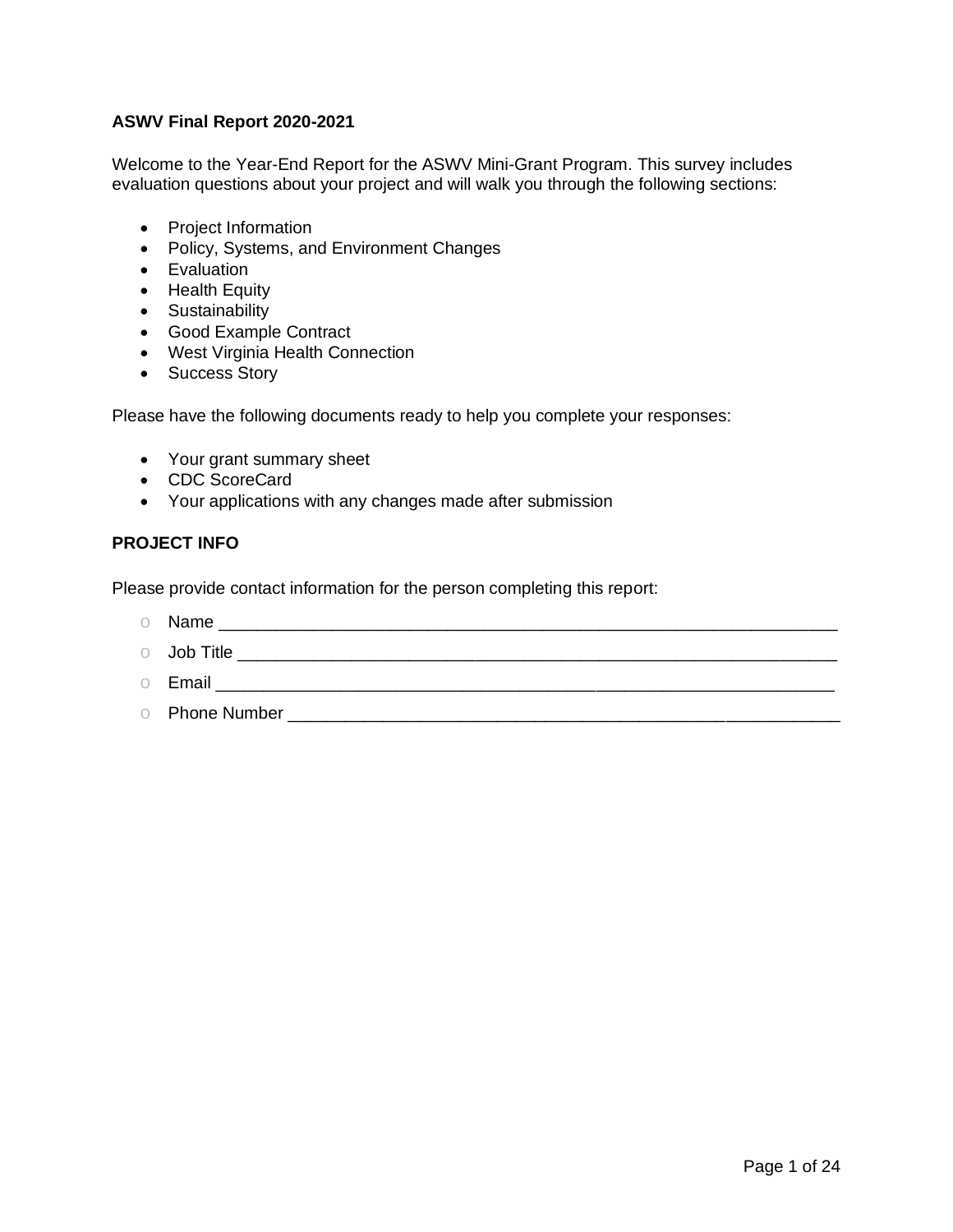# **PROJECT INFO**

Please provide the following information about your worksite:

- o Organization
- o When was the CDC Worksite Health ScoreCard last completed?
- o What was the CDC Worksite Health ScoreCard composite score?

What did your organization do with the ScoreCard composite score? Check all that apply.

- □ Shared with management
- □ Shared with employees
- $\Box$  Created plan to address identified needs
- ▢ Other (Please Explain)

## **POLICY CHANGES**

This section asks questions about policy changes that your organization implemented.

#### *What are policy changes?*

Changing or implementing laws, regulations, rules, ordinances, or resolutions. Policy changes can be classified as *Big Policy Changes* (changing policies at the national, state, or local governmental level or within healthcare settings, schools, communities) or *Little Policy Changes* (internal changes to organizations or groups).

#### **POLICY CHANGES**

Referring to your Mini-Grant Summary Sheet, please check all of the policy changes you indicated that you would address with this project:

▢ Policies for no sugar sweetened beverage for meeting and/or workplace vending and cafeterias

▢ Policies to improve access to physical activity or reduced sedentary behavior at the workplace.

▢ Policies to improve access to healthier foods or workplace meetings, vending, and cafeterias

- ▢ Policies to support flexible work scheduling
- ▢ Policies that ban tobacco use in all forms on all workplace property
- ▢ Other Policies:
- ▢ None of the above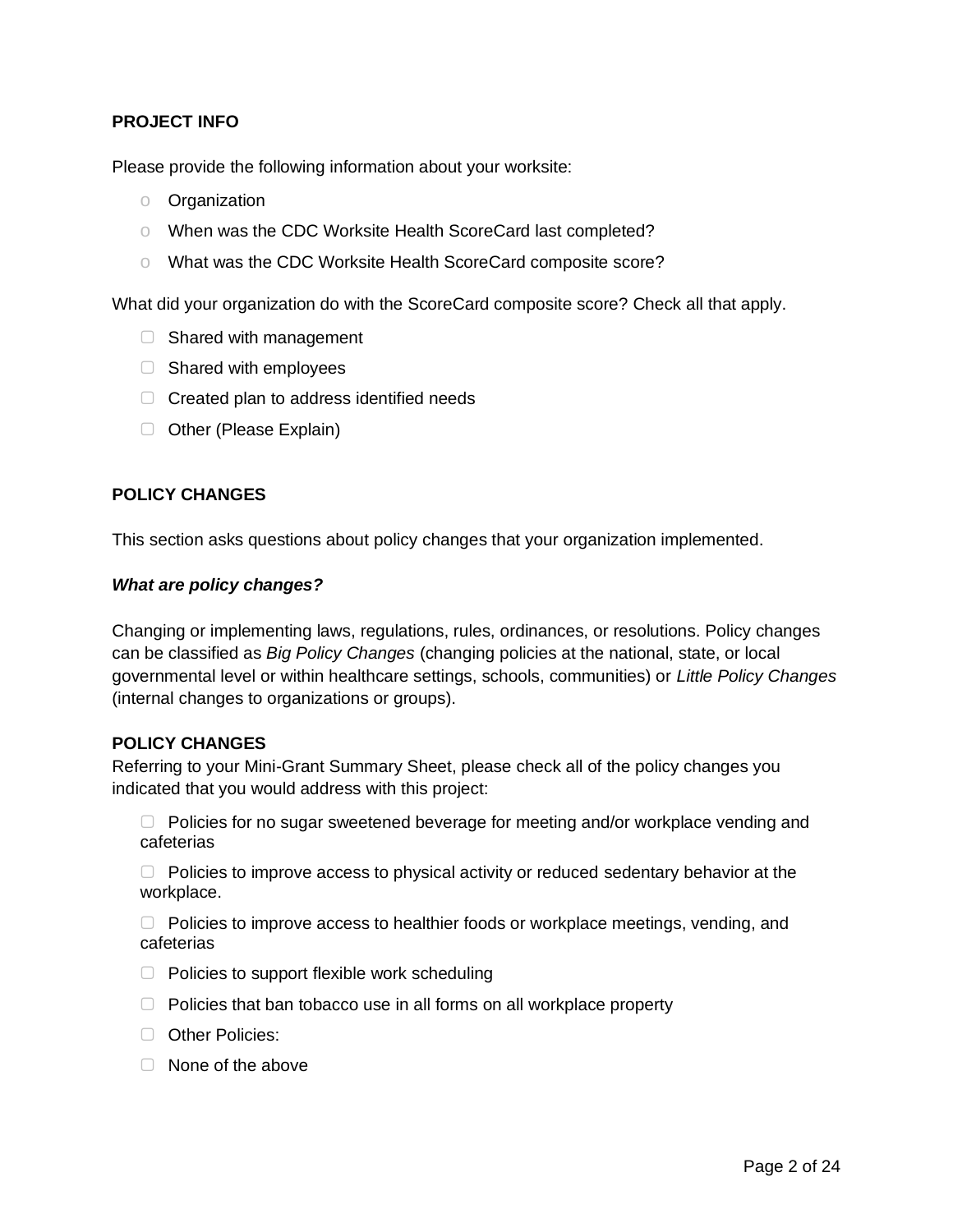## POLICY CHANGES

Please provide more information about the following policy change:

# **Policies for no sugar sweetened beverage for meeting and/or workplace vending and cafeterias**

\_\_\_\_\_\_\_\_\_\_\_\_\_\_\_\_\_\_\_\_\_\_\_\_\_\_\_\_\_\_\_\_\_\_\_\_\_\_\_\_\_\_\_\_\_\_\_\_\_\_\_\_\_\_\_\_\_\_\_\_\_\_\_\_

\_\_\_\_\_\_\_\_\_\_\_\_\_\_\_\_\_\_\_\_\_\_\_\_\_\_\_\_\_\_\_\_\_\_\_\_\_\_\_\_\_\_\_\_\_\_\_\_\_\_\_\_\_\_\_\_\_\_\_\_\_\_\_\_

\_\_\_\_\_\_\_\_\_\_\_\_\_\_\_\_\_\_\_\_\_\_\_\_\_\_\_\_\_\_\_\_\_\_\_\_\_\_\_\_\_\_\_\_\_\_\_\_\_\_\_\_\_\_\_\_\_\_\_\_\_\_\_\_

\_\_\_\_\_\_\_\_\_\_\_\_\_\_\_\_\_\_\_\_\_\_\_\_\_\_\_\_\_\_\_\_\_\_\_\_\_\_\_\_\_\_\_\_\_\_\_\_\_\_\_\_\_\_\_\_\_\_\_\_\_\_\_\_

\_\_\_\_\_\_\_\_\_\_\_\_\_\_\_\_\_\_\_\_\_\_\_\_\_\_\_\_\_\_\_\_\_\_\_\_\_\_\_\_\_\_\_\_\_\_\_\_\_\_\_\_\_\_\_\_\_\_\_\_\_\_\_\_

Did your organization create a new policy or strengthen an existing policy?

- o Yes, created new policy
- o Yes, strengthened existing policy
- o No

What prevented you from creating or strengthening the policy?

Please tell us more about the policy you created or strengthened:

- o Please enter (or cut and paste) the exact policy language.
- o Where can this written policy be found?
- o When was it created? (Month,Year)
- o What suggestions do you have for other organizations about implementing these policies?

#### **POLICY CHANGES**

Please provide more information about the following policy change:

# **Policies to improve access to physical activity or reduced sedentary behavior at the workplace.**

Did your organization create a new policy or strengthen an existing policy?

- o Yes, created new policy
- o Yes, strengthened existing policy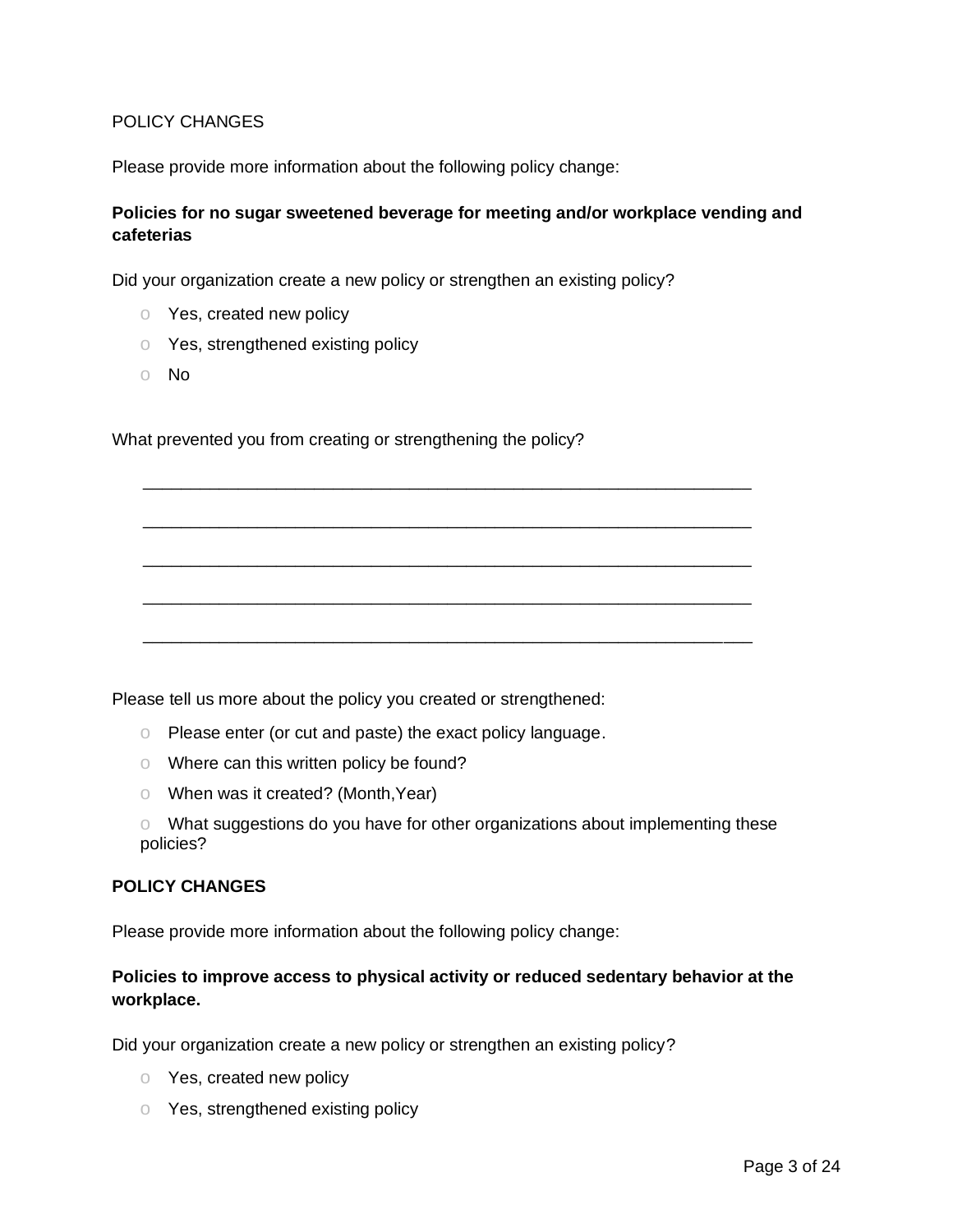o No

What prevented you from creating or strengthening the policy?

\_\_\_\_\_\_\_\_\_\_\_\_\_\_\_\_\_\_\_\_\_\_\_\_\_\_\_\_\_\_\_\_\_\_\_\_\_\_\_\_\_\_\_\_\_\_\_\_\_\_\_\_\_\_\_\_\_\_\_\_\_\_\_\_ \_\_\_\_\_\_\_\_\_\_\_\_\_\_\_\_\_\_\_\_\_\_\_\_\_\_\_\_\_\_\_\_\_\_\_\_\_\_\_\_\_\_\_\_\_\_\_\_\_\_\_\_\_\_\_\_\_\_\_\_\_\_\_\_ \_\_\_\_\_\_\_\_\_\_\_\_\_\_\_\_\_\_\_\_\_\_\_\_\_\_\_\_\_\_\_\_\_\_\_\_\_\_\_\_\_\_\_\_\_\_\_\_\_\_\_\_\_\_\_\_\_\_\_\_\_\_\_\_ \_\_\_\_\_\_\_\_\_\_\_\_\_\_\_\_\_\_\_\_\_\_\_\_\_\_\_\_\_\_\_\_\_\_\_\_\_\_\_\_\_\_\_\_\_\_\_\_\_\_\_\_\_\_\_\_\_\_\_\_\_\_\_\_ \_\_\_\_\_\_\_\_\_\_\_\_\_\_\_\_\_\_\_\_\_\_\_\_\_\_\_\_\_\_\_\_\_\_\_\_\_\_\_\_\_\_\_\_\_\_\_\_\_\_\_\_\_\_\_\_\_\_\_\_\_\_\_\_

Please tell us more about the policy you created or strengthened:

- o Please enter (or cut and paste) the exact policy language.
- o Where can this written policy be found?
- o When was it created? (Month,Year)
- o What suggestions do you have for other organizations about implementing these policies?

# **POLICY CHANGES**

Please provide more information about the following policy change:

# **Policies to improve access to healthier foods or workplace meetings, vending, and cafeterias**

\_\_\_\_\_\_\_\_\_\_\_\_\_\_\_\_\_\_\_\_\_\_\_\_\_\_\_\_\_\_\_\_\_\_\_\_\_\_\_\_\_\_\_\_\_\_\_\_\_\_\_\_\_\_\_\_\_\_\_\_\_\_\_\_

\_\_\_\_\_\_\_\_\_\_\_\_\_\_\_\_\_\_\_\_\_\_\_\_\_\_\_\_\_\_\_\_\_\_\_\_\_\_\_\_\_\_\_\_\_\_\_\_\_\_\_\_\_\_\_\_\_\_\_\_\_\_\_\_

\_\_\_\_\_\_\_\_\_\_\_\_\_\_\_\_\_\_\_\_\_\_\_\_\_\_\_\_\_\_\_\_\_\_\_\_\_\_\_\_\_\_\_\_\_\_\_\_\_\_\_\_\_\_\_\_\_\_\_\_\_\_\_\_

\_\_\_\_\_\_\_\_\_\_\_\_\_\_\_\_\_\_\_\_\_\_\_\_\_\_\_\_\_\_\_\_\_\_\_\_\_\_\_\_\_\_\_\_\_\_\_\_\_\_\_\_\_\_\_\_\_\_\_\_\_\_\_\_

\_\_\_\_\_\_\_\_\_\_\_\_\_\_\_\_\_\_\_\_\_\_\_\_\_\_\_\_\_\_\_\_\_\_\_\_\_\_\_\_\_\_\_\_\_\_\_\_\_\_\_\_\_\_\_\_\_\_\_\_\_\_\_\_

Did your organization create a new policy or strengthen an existing policy?

- o Yes, created new policy
- o Yes, strengthened existing policy
- o No

What prevented you from creating or strengthening the policy?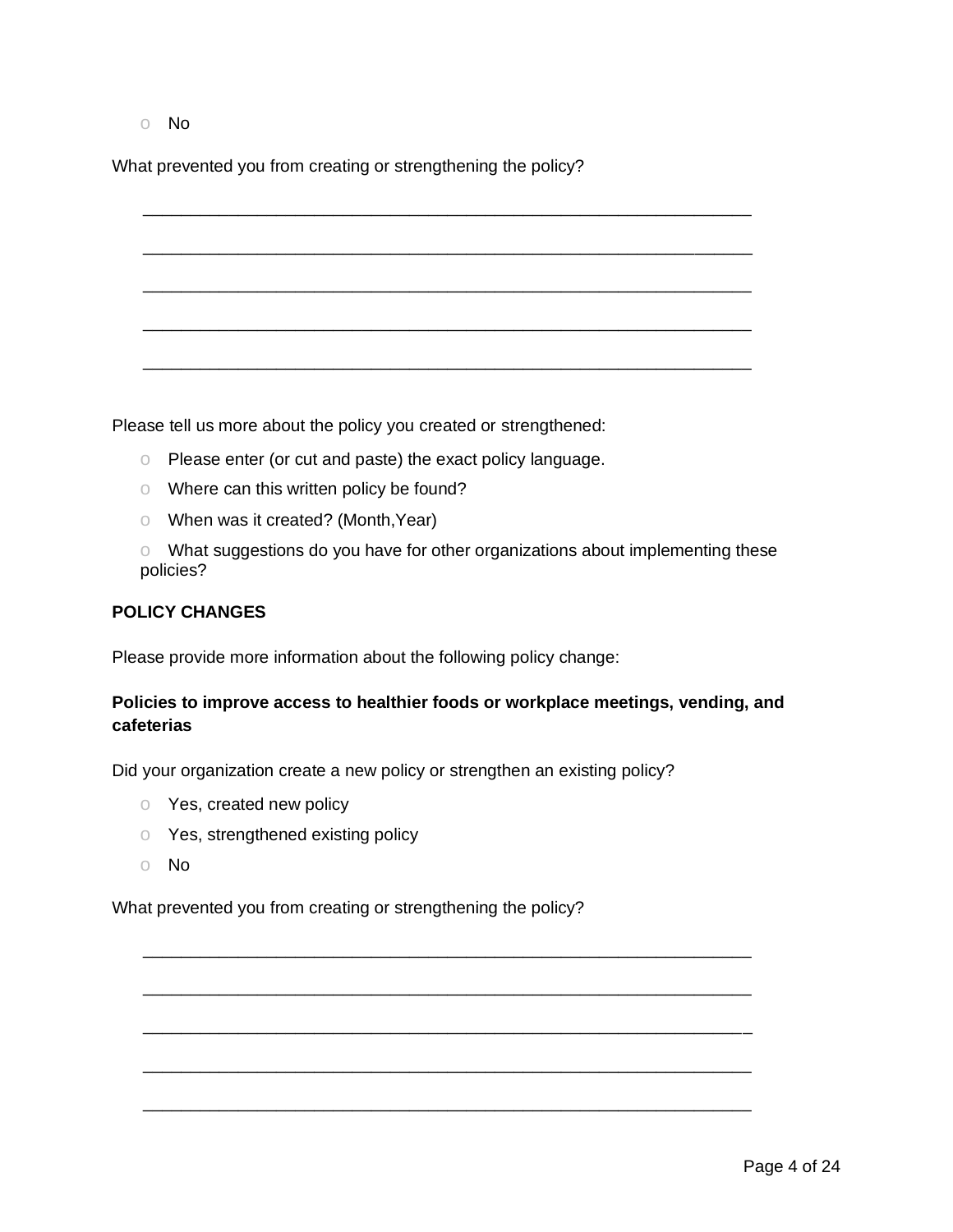Please tell us more about the policy you created or strengthened:

- o Please enter (or cut and paste) the exact policy language.
- o Where can this written policy be found?
- o When was it created? (Month,Year)
- o What suggestions do you have for other organizations about implementing these policies?

## **POLICY CHANGES**

Please provide more information about the following policy change:

# **Policies to improve access to healthier foods or workplace meetings, vending, and cafeterias**

\_\_\_\_\_\_\_\_\_\_\_\_\_\_\_\_\_\_\_\_\_\_\_\_\_\_\_\_\_\_\_\_\_\_\_\_\_\_\_\_\_\_\_\_\_\_\_\_\_\_\_\_\_\_\_\_\_\_\_\_\_\_\_\_

\_\_\_\_\_\_\_\_\_\_\_\_\_\_\_\_\_\_\_\_\_\_\_\_\_\_\_\_\_\_\_\_\_\_\_\_\_\_\_\_\_\_\_\_\_\_\_\_\_\_\_\_\_\_\_\_\_\_\_\_\_\_\_\_

\_\_\_\_\_\_\_\_\_\_\_\_\_\_\_\_\_\_\_\_\_\_\_\_\_\_\_\_\_\_\_\_\_\_\_\_\_\_\_\_\_\_\_\_\_\_\_\_\_\_\_\_\_\_\_\_\_\_\_\_\_\_\_\_

\_\_\_\_\_\_\_\_\_\_\_\_\_\_\_\_\_\_\_\_\_\_\_\_\_\_\_\_\_\_\_\_\_\_\_\_\_\_\_\_\_\_\_\_\_\_\_\_\_\_\_\_\_\_\_\_\_\_\_\_\_\_\_\_

\_\_\_\_\_\_\_\_\_\_\_\_\_\_\_\_\_\_\_\_\_\_\_\_\_\_\_\_\_\_\_\_\_\_\_\_\_\_\_\_\_\_\_\_\_\_\_\_\_\_\_\_\_\_\_\_\_\_\_\_\_\_\_\_

Did your organization create a new policy or strengthen an existing policy?

- o Yes, created new policy
- o Yes, strengthened existing policy
- o No

What prevented you from creating or strengthening the policy?

Please tell us more about the policy you created or strengthened:

- o Please enter (or cut and paste) the exact policy language.
- o Where can this written policy be found?
- o When was it created? (Month,Year)

o What suggestions do you have for other organizations about implementing these policies?

## **POLICY CHANGES**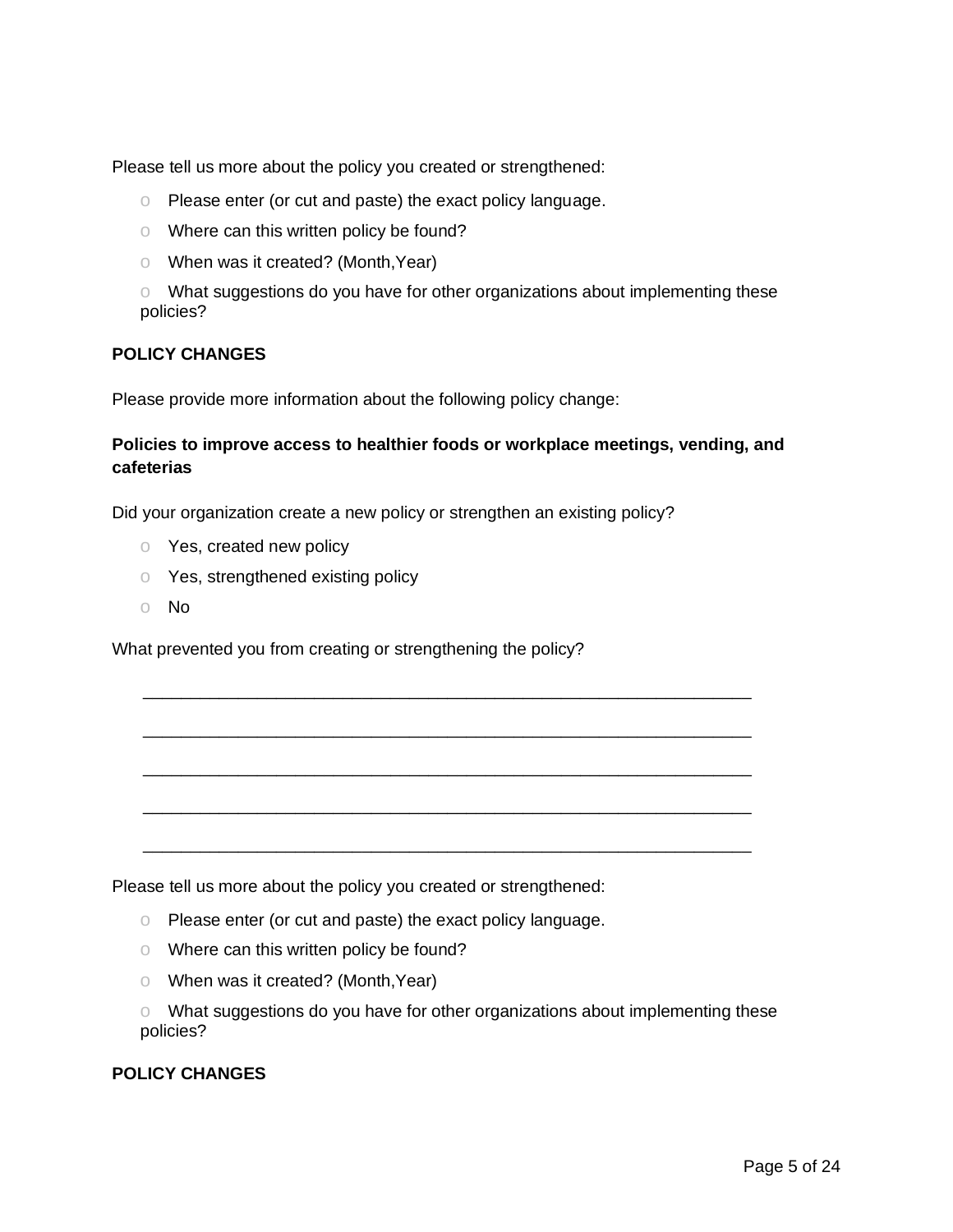Please provide more information about the following policy change:

# **Policies that ban tobacco use in all forms on all workplace property**

Did your organization create a new policy or strengthen an existing policy?

- o Yes, created new policy
- o Yes, strengthened existing policy
- o No

What prevented you from creating or strengthening the policy?

Please tell us more about the policy you created or strengthened:

- o Please enter (or cut and paste) the exact policy language.
- o Where can this written policy be found?
- o When was it created? (Month,Year)

o What suggestions do you have for other organizations about implementing these policies?

\_\_\_\_\_\_\_\_\_\_\_\_\_\_\_\_\_\_\_\_\_\_\_\_\_\_\_\_\_\_\_\_\_\_\_\_\_\_\_\_\_\_\_\_\_\_\_\_\_\_\_\_\_\_\_\_\_\_\_\_\_\_\_\_

\_\_\_\_\_\_\_\_\_\_\_\_\_\_\_\_\_\_\_\_\_\_\_\_\_\_\_\_\_\_\_\_\_\_\_\_\_\_\_\_\_\_\_\_\_\_\_\_\_\_\_\_\_\_\_\_\_\_\_\_\_\_\_\_

\_\_\_\_\_\_\_\_\_\_\_\_\_\_\_\_\_\_\_\_\_\_\_\_\_\_\_\_\_\_\_\_\_\_\_\_\_\_\_\_\_\_\_\_\_\_\_\_\_\_\_\_\_\_\_\_\_\_\_\_\_\_\_\_

\_\_\_\_\_\_\_\_\_\_\_\_\_\_\_\_\_\_\_\_\_\_\_\_\_\_\_\_\_\_\_\_\_\_\_\_\_\_\_\_\_\_\_\_\_\_\_\_\_\_\_\_\_\_\_\_\_\_\_\_\_\_\_\_

\_\_\_\_\_\_\_\_\_\_\_\_\_\_\_\_\_\_\_\_\_\_\_\_\_\_\_\_\_\_\_\_\_\_\_\_\_\_\_\_\_\_\_\_\_\_\_\_\_\_\_\_\_\_\_\_\_\_\_\_\_\_\_\_

\_\_\_\_\_\_\_\_\_\_\_\_\_\_\_\_\_\_\_\_\_\_\_\_\_\_\_\_\_\_\_\_\_\_\_\_\_\_\_\_\_\_\_\_\_\_\_\_\_\_\_\_\_\_\_\_\_\_\_\_\_\_\_\_

# **POLICY CHANGES**

Please provide more information about other policy change(s) you selected:

Did your organization create a new policy or strengthen an existing policy?

- o Yes, created new policy
- o Yes, strengthened existing policy
- o No

What prevented you from creating or strengthening the policy?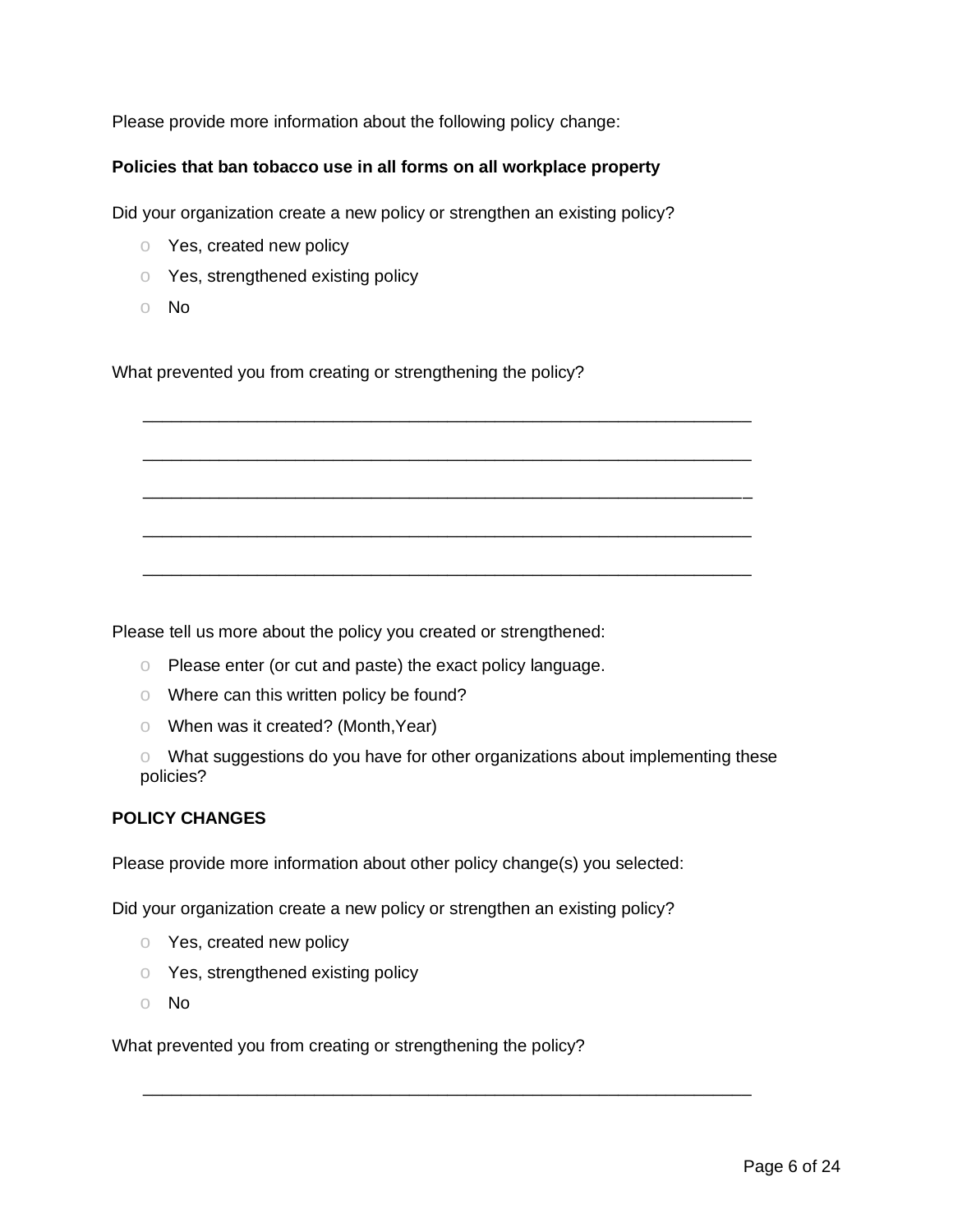| والمحافظ والمستحقق المستحيل والمستحدث والمستحق المستحقق والمستحقة والمستحدث والمستحقة والمستحقة المستحقة والمستحدة |  |  |
|--------------------------------------------------------------------------------------------------------------------|--|--|
|                                                                                                                    |  |  |

\_\_\_\_\_\_\_\_\_\_\_\_\_\_\_\_\_\_\_\_\_\_\_\_\_\_\_\_\_\_\_\_\_\_\_\_\_\_\_\_\_\_\_\_\_\_\_\_\_\_\_\_\_\_\_\_\_\_\_\_\_\_\_\_

Please tell us more about the policy you created or strengthened:

- o Please enter (or cut and paste) the exact policy language.
- o Where can this written policy be found?
- o When was it created? (Month,Year)

o What suggestions do you have for other organizations about implementing these policies?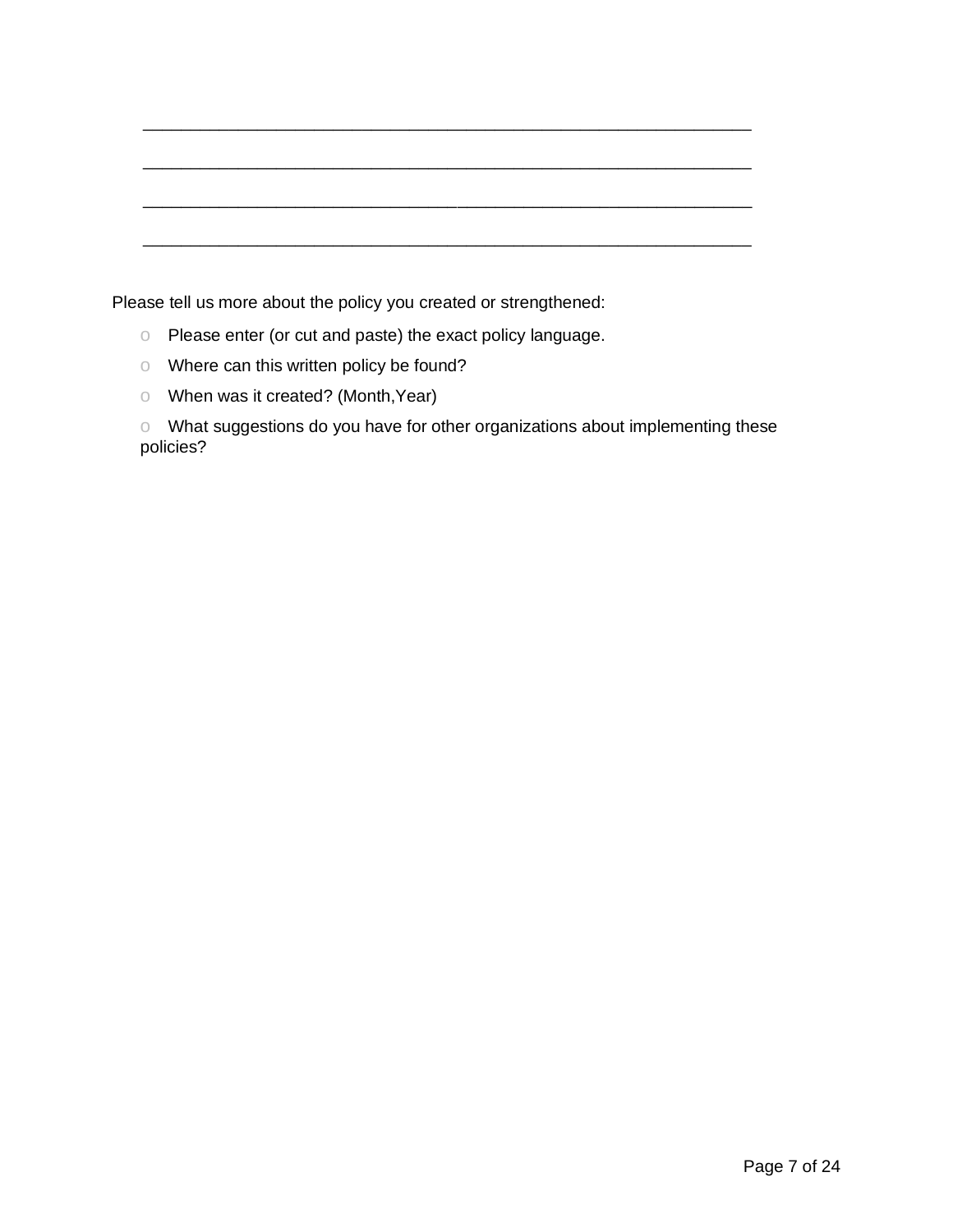# **SYSTEMS CHANGE**

This section asks questions about **systems changes** your organization implemented.

*What are systems changes?* Changing processes or practices of an organization, institution, or system to address the healthy change you are trying to make. Examples of systems include organizations, institutions, communities, worksites, schools, or health care systems.

# **SYSTEMS CHANGE**

Referring to your Mini-Grant Summary Sheet, please check all of the systems changes you indicated that you would address with this project:

▢ Implement education programming (i.e. lunch and learns, Walk With Ease, National DPP, TOPS, etc.) to improve key chronic disease indicators and educate employees on healthy lifestyles.

▢ Provide morning and afternoon physical activity breaks for employees.

 $\Box$  Educate employees about any preventive services and benefits covered by their health insurance plan.

 $\Box$  Make some or all company specific health promotion programs available to family members.

- $\Box$  Provide healthy snack and beverage options during meetings and trainings.
- ▢ Provide free or subsidized body composition measurement (beyond self-report).
- ▢ New Work@Health certifications.
- □ Other Systems changes: \_\_\_\_\_\_\_\_\_
- ▢ None of the above

We'll be asking quick follow-up questions about each of the changes selected above.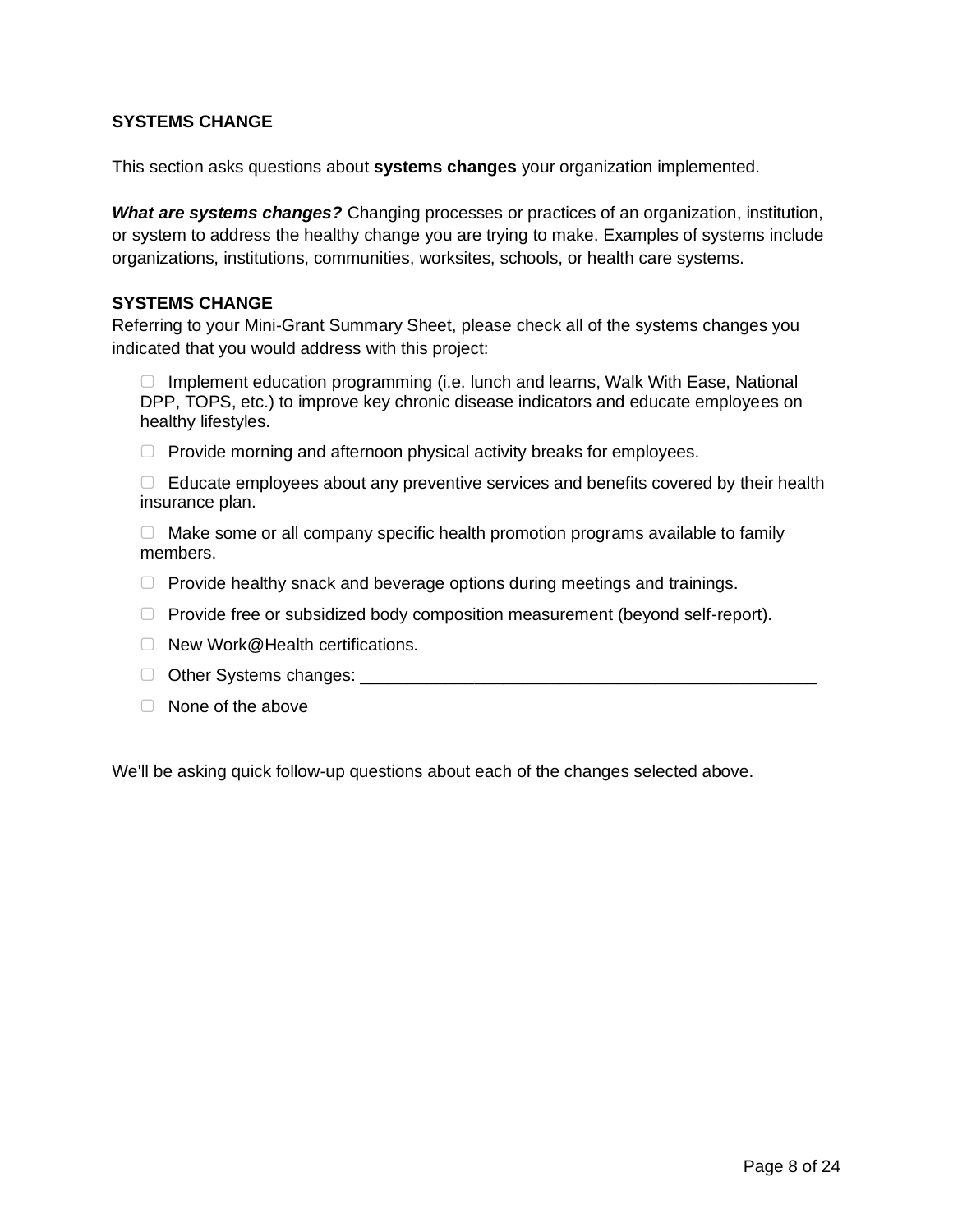# **SYSTEMS CHANGE**

Please provide more information about the following systems change: **Implement education programming (i.e. lunch and learns, Walk With Ease, National DPP, TOPS, etc.) to improve key chronic disease indicators and educate employees on healthy lifestyles.** Was the new systems change implemented?

\_\_\_\_\_\_\_\_\_\_\_\_\_\_\_\_\_\_\_\_\_\_\_\_\_\_\_\_\_\_\_\_\_\_\_\_\_\_\_\_\_\_\_\_\_\_\_\_\_\_\_\_\_\_\_\_\_\_\_\_\_\_\_\_

\_\_\_\_\_\_\_\_\_\_\_\_\_\_\_\_\_\_\_\_\_\_\_\_\_\_\_\_\_\_\_\_\_\_\_\_\_\_\_\_\_\_\_\_\_\_\_\_\_\_\_\_\_\_\_\_\_\_\_\_\_\_\_\_

\_\_\_\_\_\_\_\_\_\_\_\_\_\_\_\_\_\_\_\_\_\_\_\_\_\_\_\_\_\_\_\_\_\_\_\_\_\_\_\_\_\_\_\_\_\_\_\_\_\_\_\_\_\_\_\_\_\_\_\_\_\_\_\_

\_\_\_\_\_\_\_\_\_\_\_\_\_\_\_\_\_\_\_\_\_\_\_\_\_\_\_\_\_\_\_\_\_\_\_\_\_\_\_\_\_\_\_\_\_\_\_\_\_\_\_\_\_\_\_\_\_\_\_\_\_\_\_\_

\_\_\_\_\_\_\_\_\_\_\_\_\_\_\_\_\_\_\_\_\_\_\_\_\_\_\_\_\_\_\_\_\_\_\_\_\_\_\_\_\_\_\_\_\_\_\_\_\_\_\_\_\_\_\_\_\_\_\_\_\_\_\_\_

- o Yes
- o No

What prevented you from implementing the systems change?

Please answer the following questions about the new systems change:

- o Describe the new systems change.
- o When was it implemented (Month, Year)

o What suggestions do you have for other organizations about implementing these systems changes?

o Please provide participation numbers for each program (include both employees and their families).

o Did you use WV Health Connection to track participation? (Please answer yes or no).

#### SYSTEMS CHANGE

Please provide more information about the following systems change:

# **Provide morning and afternoon physical activity breaks for employees.**

Was the new systems change implemented?

- o Yes
- o No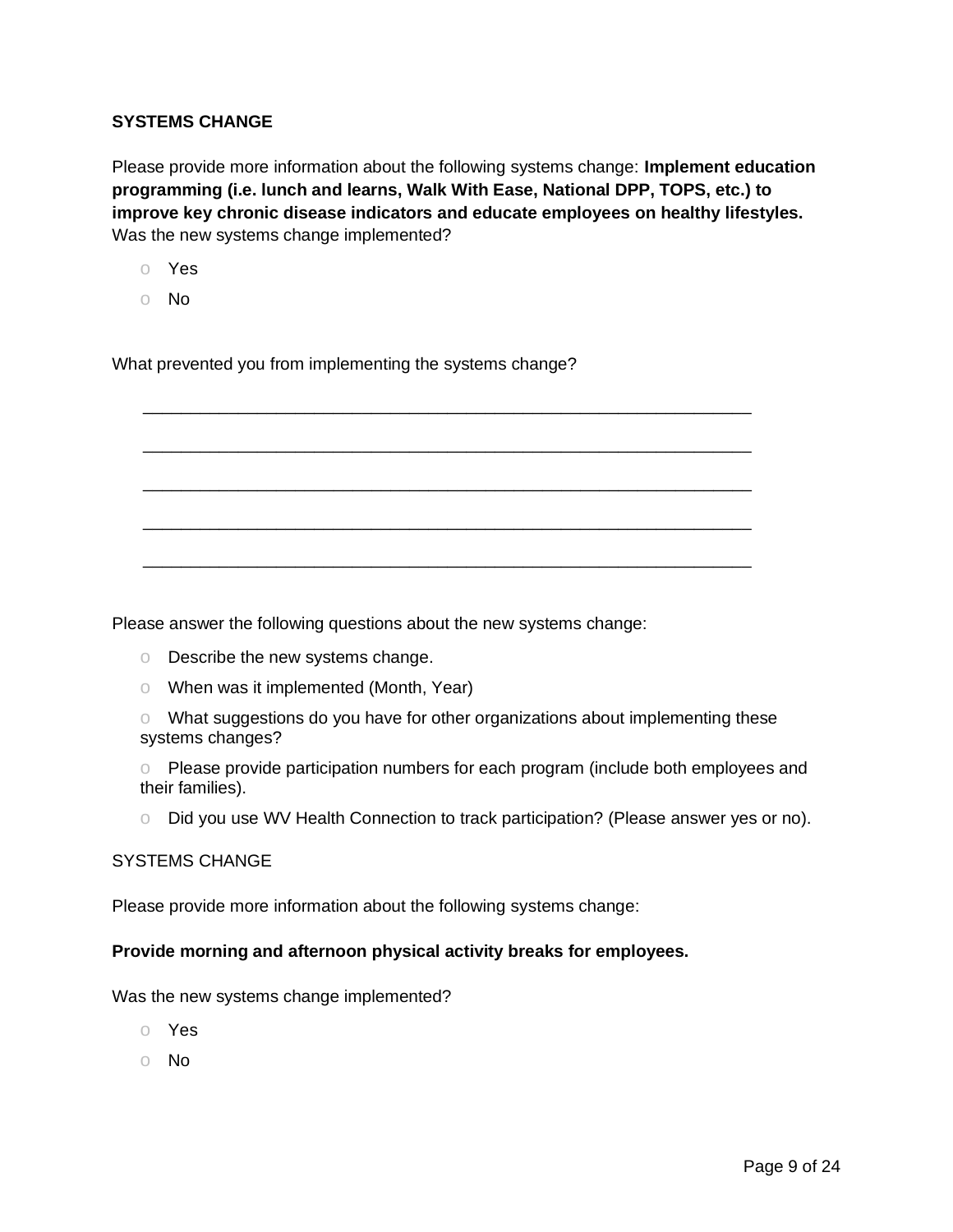What prevented you from implementing the systems change?



Please answer the following questions about the new systems change:

- o Describe the new systems change.
- o When was it implemented (Month, Year)
- o What suggestions do you have for other organizations about implementing these systems changes?
- o Please provide participation numbers for each program (include both employees and their families).
- o Did you use WV Health Connection to track participation? (Please answer yes or no).

# **SYSTEMS CHANGE**

Please provide more information about the following systems change:

# **Educate employees about any preventive services and benefits covered by their health insurance plan.**

\_\_\_\_\_\_\_\_\_\_\_\_\_\_\_\_\_\_\_\_\_\_\_\_\_\_\_\_\_\_\_\_\_\_\_\_\_\_\_\_\_\_\_\_\_\_\_\_\_\_\_\_\_\_\_\_\_\_\_\_\_\_\_\_

\_\_\_\_\_\_\_\_\_\_\_\_\_\_\_\_\_\_\_\_\_\_\_\_\_\_\_\_\_\_\_\_\_\_\_\_\_\_\_\_\_\_\_\_\_\_\_\_\_\_\_\_\_\_\_\_\_\_\_\_\_\_\_\_

\_\_\_\_\_\_\_\_\_\_\_\_\_\_\_\_\_\_\_\_\_\_\_\_\_\_\_\_\_\_\_\_\_\_\_\_\_\_\_\_\_\_\_\_\_\_\_\_\_\_\_\_\_\_\_\_\_\_\_\_\_\_\_\_

\_\_\_\_\_\_\_\_\_\_\_\_\_\_\_\_\_\_\_\_\_\_\_\_\_\_\_\_\_\_\_\_\_\_\_\_\_\_\_\_\_\_\_\_\_\_\_\_\_\_\_\_\_\_\_\_\_\_\_\_\_\_\_\_

\_\_\_\_\_\_\_\_\_\_\_\_\_\_\_\_\_\_\_\_\_\_\_\_\_\_\_\_\_\_\_\_\_\_\_\_\_\_\_\_\_\_\_\_\_\_\_\_\_\_\_\_\_\_\_\_\_\_\_\_\_\_\_\_

Was the new systems change implemented?

- o Yes
- o No

What prevented you from implementing the systems change?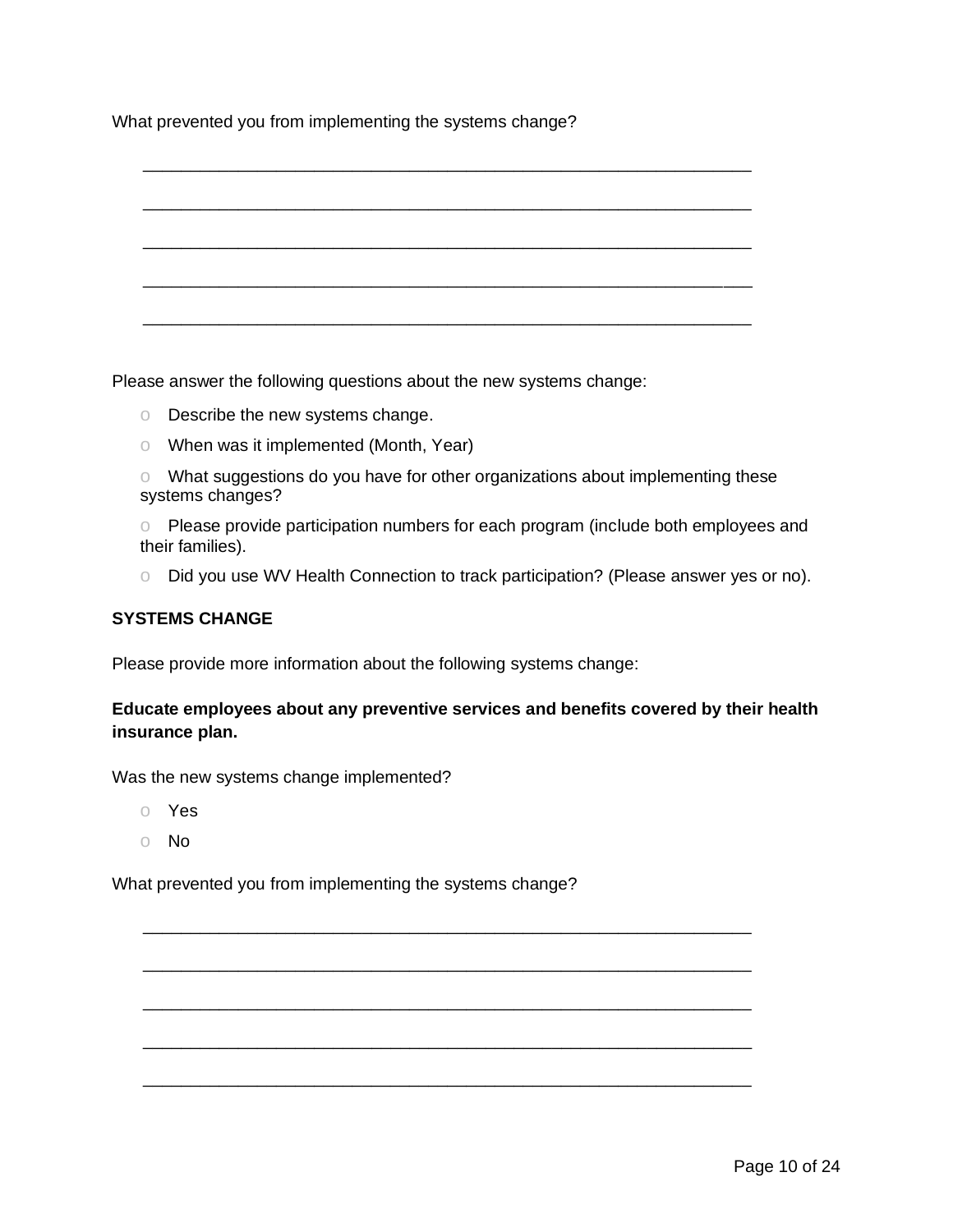Please answer the following questions about the new systems change:

- o Describe the new systems change.
- o When was it implemented (Month, Year)

o What suggestions do you have for other organizations about implementing these systems changes?

o Please provide participation numbers for each program (include both employees and their families).

o Did you use WV Health Connection to track participation? (Please answer yes or no).

#### SYSTEMS CHANGE

Please provide more information about the following systems change:

**Make some or all company specific health promotion programs available to family members.**

\_\_\_\_\_\_\_\_\_\_\_\_\_\_\_\_\_\_\_\_\_\_\_\_\_\_\_\_\_\_\_\_\_\_\_\_\_\_\_\_\_\_\_\_\_\_\_\_\_\_\_\_\_\_\_\_\_\_\_\_\_\_\_\_

\_\_\_\_\_\_\_\_\_\_\_\_\_\_\_\_\_\_\_\_\_\_\_\_\_\_\_\_\_\_\_\_\_\_\_\_\_\_\_\_\_\_\_\_\_\_\_\_\_\_\_\_\_\_\_\_\_\_\_\_\_\_\_\_

\_\_\_\_\_\_\_\_\_\_\_\_\_\_\_\_\_\_\_\_\_\_\_\_\_\_\_\_\_\_\_\_\_\_\_\_\_\_\_\_\_\_\_\_\_\_\_\_\_\_\_\_\_\_\_\_\_\_\_\_\_\_\_\_

\_\_\_\_\_\_\_\_\_\_\_\_\_\_\_\_\_\_\_\_\_\_\_\_\_\_\_\_\_\_\_\_\_\_\_\_\_\_\_\_\_\_\_\_\_\_\_\_\_\_\_\_\_\_\_\_\_\_\_\_\_\_\_\_

\_\_\_\_\_\_\_\_\_\_\_\_\_\_\_\_\_\_\_\_\_\_\_\_\_\_\_\_\_\_\_\_\_\_\_\_\_\_\_\_\_\_\_\_\_\_\_\_\_\_\_\_\_\_\_\_\_\_\_\_\_\_\_\_

Was the new systems change implemented?

- o Yes
- o No

What prevented you from implementing the systems change?

Please answer the following questions about the new systems change:

- o Describe the new systems change.
- o When was it implemented? (Month, Year)

o What suggestions do you have for other organizations about implementing these systems changes?

o Please provide participation numbers for each program (include both employees and their families).

o Did you use WV Health Connection to track participation? (Please answer yes or no).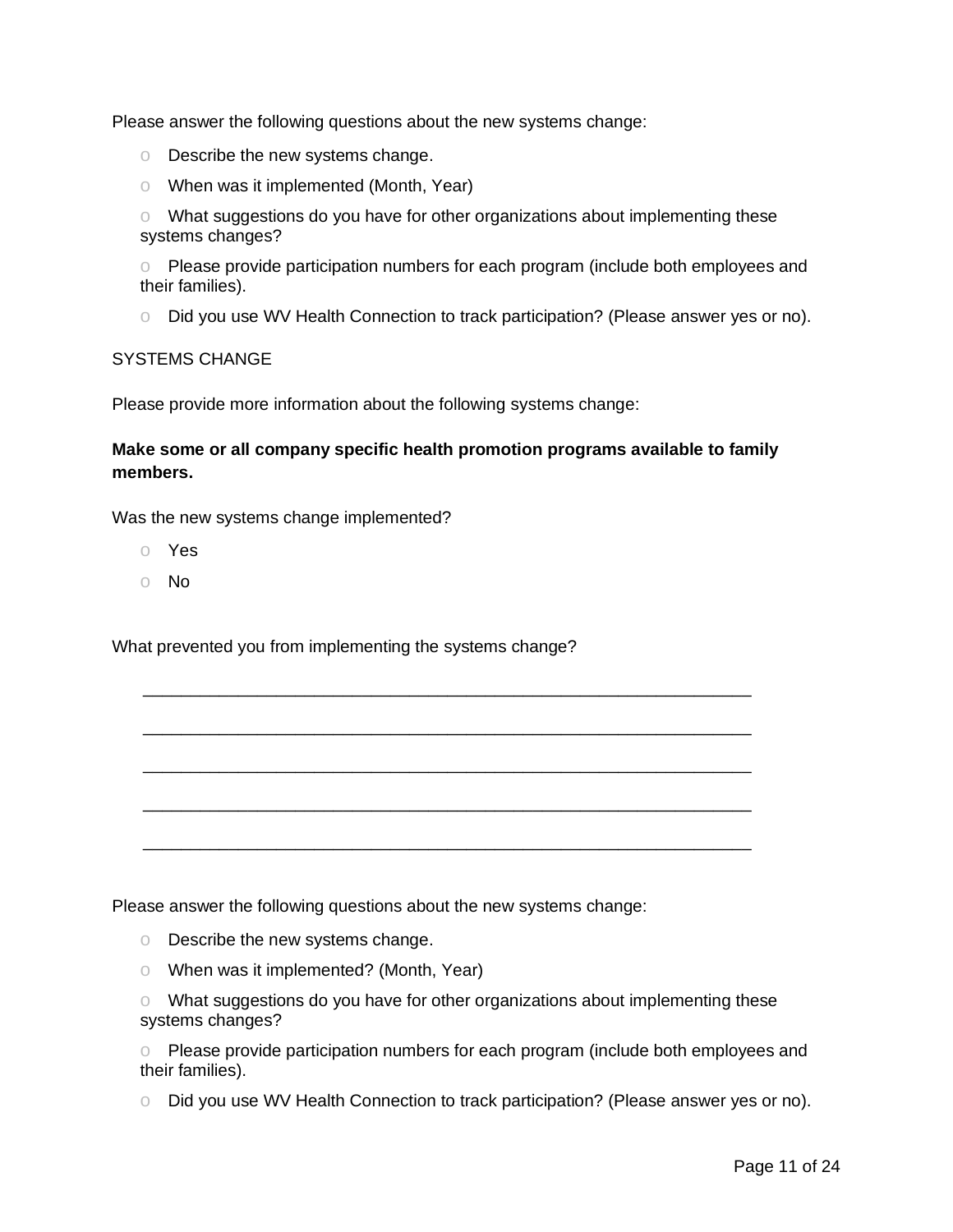# **SYSTEMS CHANGE**

Please provide more information about the following systems change:

## **Provide healthy snack and beverage options during meetings and trainings.**

\_\_\_\_\_\_\_\_\_\_\_\_\_\_\_\_\_\_\_\_\_\_\_\_\_\_\_\_\_\_\_\_\_\_\_\_\_\_\_\_\_\_\_\_\_\_\_\_\_\_\_\_\_\_\_\_\_\_\_\_\_\_\_\_

\_\_\_\_\_\_\_\_\_\_\_\_\_\_\_\_\_\_\_\_\_\_\_\_\_\_\_\_\_\_\_\_\_\_\_\_\_\_\_\_\_\_\_\_\_\_\_\_\_\_\_\_\_\_\_\_\_\_\_\_\_\_\_\_

\_\_\_\_\_\_\_\_\_\_\_\_\_\_\_\_\_\_\_\_\_\_\_\_\_\_\_\_\_\_\_\_\_\_\_\_\_\_\_\_\_\_\_\_\_\_\_\_\_\_\_\_\_\_\_\_\_\_\_\_\_\_\_\_

\_\_\_\_\_\_\_\_\_\_\_\_\_\_\_\_\_\_\_\_\_\_\_\_\_\_\_\_\_\_\_\_\_\_\_\_\_\_\_\_\_\_\_\_\_\_\_\_\_\_\_\_\_\_\_\_\_\_\_\_\_\_\_\_

\_\_\_\_\_\_\_\_\_\_\_\_\_\_\_\_\_\_\_\_\_\_\_\_\_\_\_\_\_\_\_\_\_\_\_\_\_\_\_\_\_\_\_\_\_\_\_\_\_\_\_\_\_\_\_\_\_\_\_\_\_\_\_\_

Was the new systems change implemented?

- o Yes
- o No

What prevented you from implementing the systems change?

Please answer the following questions about the new systems change:

- o Describe the new systems change.
- o When was it implemented (Month, Year)
- o What suggestions do you have for other organizations about implementing these systems changes?

o Please provide participation numbers for each program (include both employees and their families).

o Did you use WV Health Connection to track participation? (Please answer yes or no).

## **SYSTEMS CHANGE**

Please provide more information about the following systems change:

#### **Provide free or subsidized body composition measurement (beyond self-report).**

Was the new systems change implemented?

- o Yes
- o No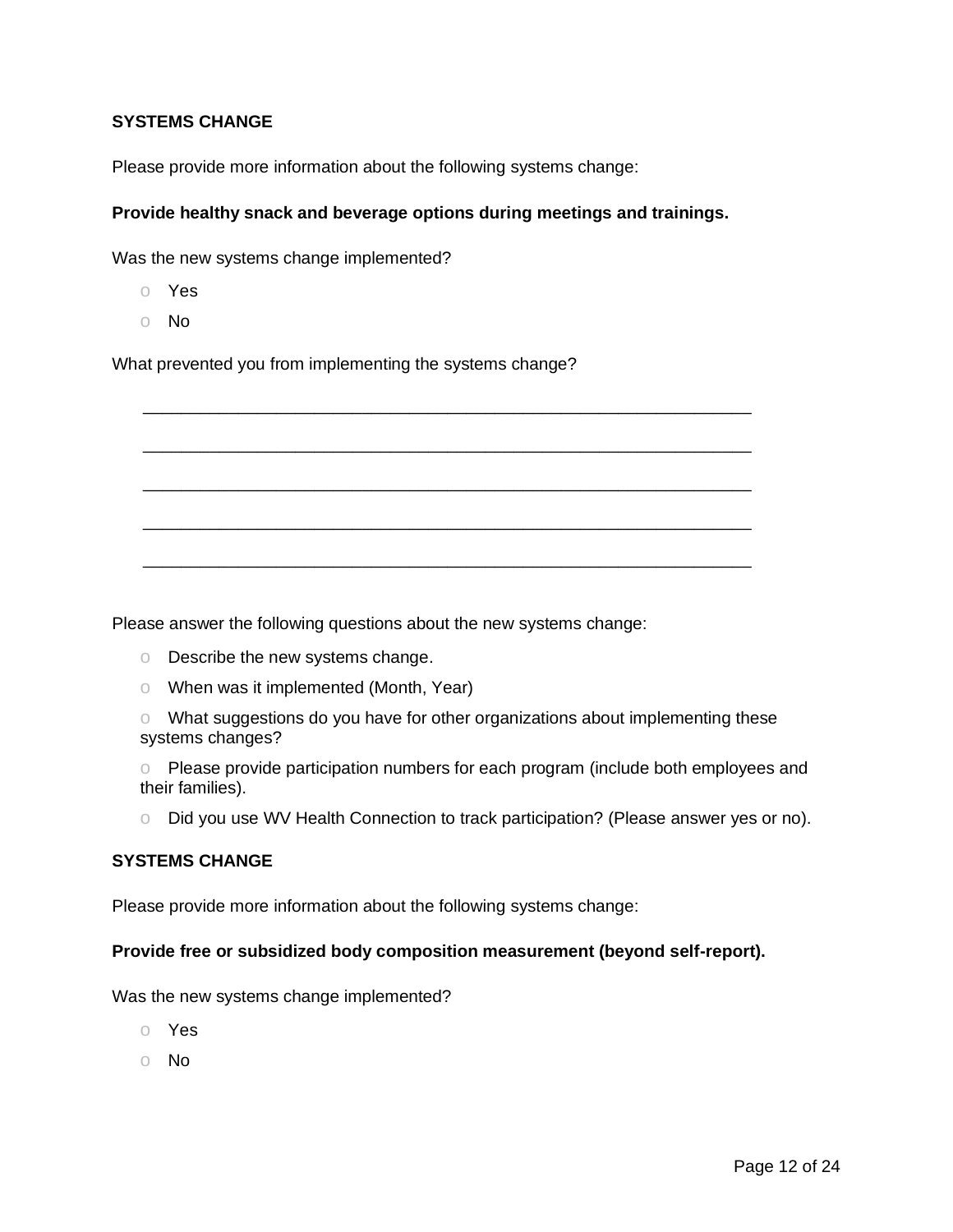What prevented you from implementing the systems change?



Please answer the following questions about the new systems change:

- o Describe the new systems change.
- o When was it implemented (Month, Year)
- o What suggestions do you have for other organizations about implementing these systems changes?
- o Please provide participation numbers for each program (include both employees and their families).
- o Did you use WV Health Connection to track participation? (Please answer yes or no).

\_\_\_\_\_\_\_\_\_\_\_\_\_\_\_\_\_\_\_\_\_\_\_\_\_\_\_\_\_\_\_\_\_\_\_\_\_\_\_\_\_\_\_\_\_\_\_\_\_\_\_\_\_\_\_\_\_\_\_\_\_\_\_\_

\_\_\_\_\_\_\_\_\_\_\_\_\_\_\_\_\_\_\_\_\_\_\_\_\_\_\_\_\_\_\_\_\_\_\_\_\_\_\_\_\_\_\_\_\_\_\_\_\_\_\_\_\_\_\_\_\_\_\_\_\_\_\_\_

\_\_\_\_\_\_\_\_\_\_\_\_\_\_\_\_\_\_\_\_\_\_\_\_\_\_\_\_\_\_\_\_\_\_\_\_\_\_\_\_\_\_\_\_\_\_\_\_\_\_\_\_\_\_\_\_\_\_\_\_\_\_\_\_

\_\_\_\_\_\_\_\_\_\_\_\_\_\_\_\_\_\_\_\_\_\_\_\_\_\_\_\_\_\_\_\_\_\_\_\_\_\_\_\_\_\_\_\_\_\_\_\_\_\_\_\_\_\_\_\_\_\_\_\_\_\_\_\_

\_\_\_\_\_\_\_\_\_\_\_\_\_\_\_\_\_\_\_\_\_\_\_\_\_\_\_\_\_\_\_\_\_\_\_\_\_\_\_\_\_\_\_\_\_\_\_\_\_\_\_\_\_\_\_\_\_\_\_\_\_\_\_\_

# **SYSTEMS CHANGE**

Please provide more information about the following systems change:

## **New Work@Health certifications.**

Was the new systems change implemented?

- o Yes
- o No

What prevented you from implementing the systems change?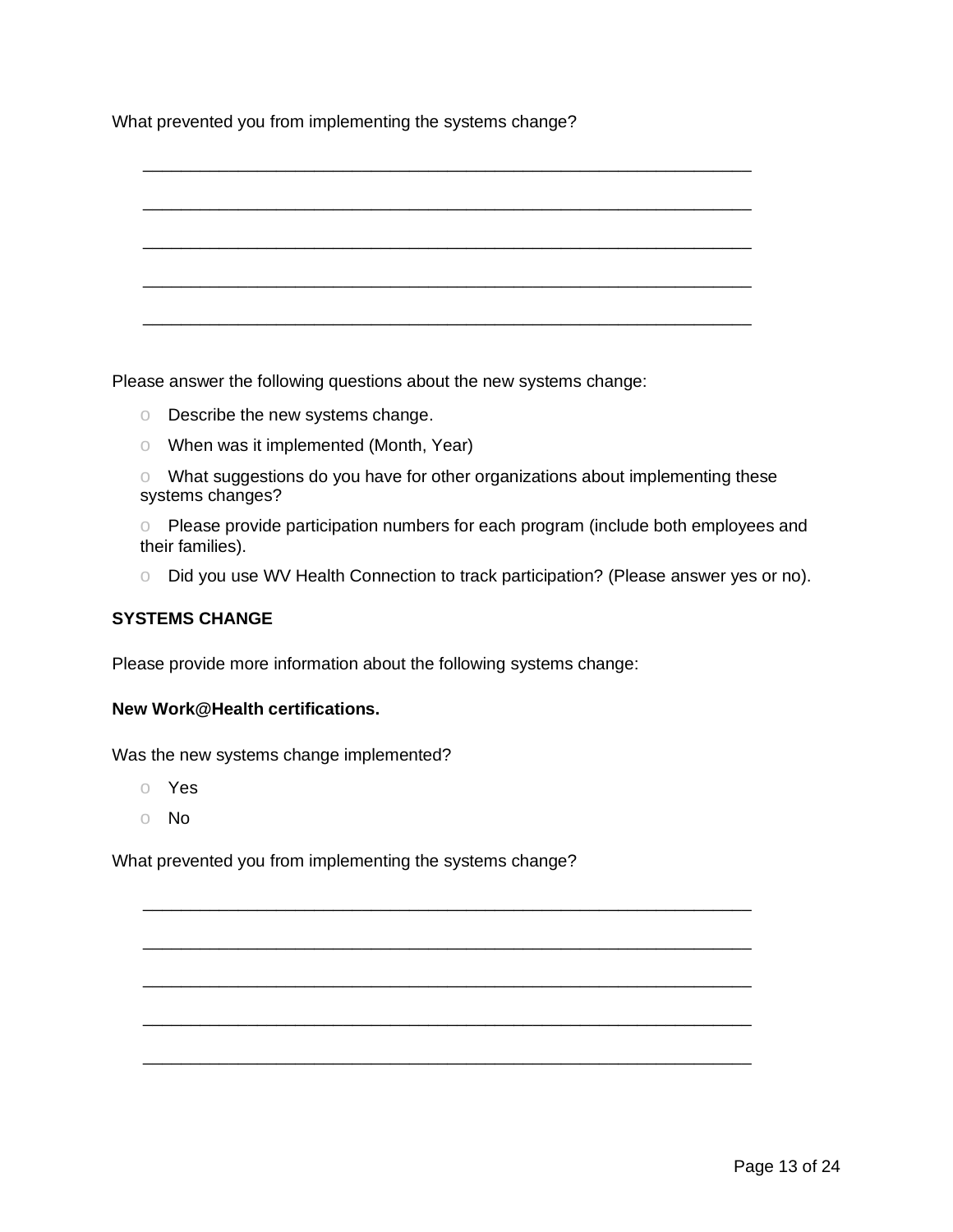Please answer the following questions about the new systems change:

- o Describe the new systems change.
- o When was it implemented (Month, Year)

o What suggestions do you have for other organizations about implementing these systems changes?

o Please provide participation numbers for each program (include both employees and their families).

o Did you use WV Health Connection to track participation? (Please answer yes or no).

## **SYSTEMS CHANGE**

Please provide more information about other systems change(s) you selected.

\_\_\_\_\_\_\_\_\_\_\_\_\_\_\_\_\_\_\_\_\_\_\_\_\_\_\_\_\_\_\_\_\_\_\_\_\_\_\_\_\_\_\_\_\_\_\_\_\_\_\_\_\_\_\_\_\_\_\_\_\_\_\_\_

\_\_\_\_\_\_\_\_\_\_\_\_\_\_\_\_\_\_\_\_\_\_\_\_\_\_\_\_\_\_\_\_\_\_\_\_\_\_\_\_\_\_\_\_\_\_\_\_\_\_\_\_\_\_\_\_\_\_\_\_\_\_\_\_

\_\_\_\_\_\_\_\_\_\_\_\_\_\_\_\_\_\_\_\_\_\_\_\_\_\_\_\_\_\_\_\_\_\_\_\_\_\_\_\_\_\_\_\_\_\_\_\_\_\_\_\_\_\_\_\_\_\_\_\_\_\_\_\_

\_\_\_\_\_\_\_\_\_\_\_\_\_\_\_\_\_\_\_\_\_\_\_\_\_\_\_\_\_\_\_\_\_\_\_\_\_\_\_\_\_\_\_\_\_\_\_\_\_\_\_\_\_\_\_\_\_\_\_\_\_\_\_\_

\_\_\_\_\_\_\_\_\_\_\_\_\_\_\_\_\_\_\_\_\_\_\_\_\_\_\_\_\_\_\_\_\_\_\_\_\_\_\_\_\_\_\_\_\_\_\_\_\_\_\_\_\_\_\_\_\_\_\_\_\_\_\_\_

Was the new systems change implemented?

- o Yes
- o No

What prevented you from implementing the systems change?

Please answer the following questions about the new systems change:

- o Describe the new systems change.
- o When was it implemented (Month, Year)
- o What suggestions do you have for other organizations about implementing these systems changes?

o Please provide participation numbers for each program (include both employees and their families).

o Did you use WV Health Connection to track participation? (Please answer yes or no).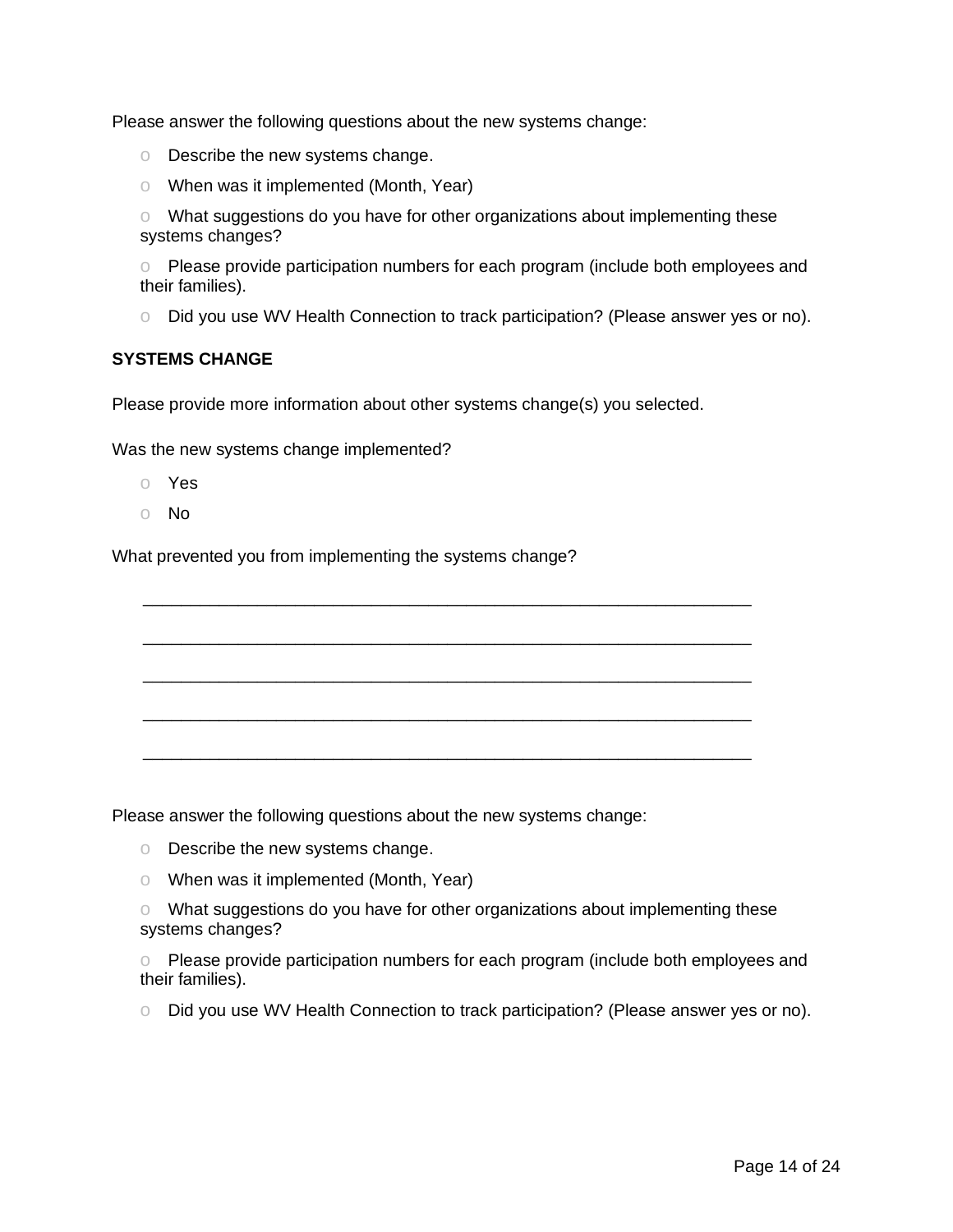# **ENVIRONMENT CHANGE**

This section asks questions about environment changes that your organization implemented.

*What are environment changes?* Physical, observable changes to the built, economic, and/or social environment. These changes can take place in stores, schools, worksites, parks, rail trails, health clinics, offices, and communities.

# **ENVIRONMENT CHANGE**

Referring to the Mini-Grant Summary Sheet, please check all of the environment changes you indicated that you would address with this project:

o Promote and provide access for increased water consumption (re-think your drink).

o Post signs in elevators, stairwell entrances, and/or exits at workplace to promote healthy eating, stairwell usage, parking further away, lunch walks, walking meetings, walk or bike to work, tobacco cessation and prevention, etc.

o Carpeted room designated for onsite classes for physical activity, healthy food/weight, or tobacco cessation.

o Offer or promote and onsite or nearby farmers market or other arrangement where fresh fruits and vegetables are sold.

- o Onsite exercise facilities or walking trails, bike racks, etc.
- o Lactation room, diabetes rest station, self-monitoring blood pressure stations, etc.
- o Other Environmental changes:
- o None of the above

We'll be asking quick follow-up questions about each of the changes selected above.

## **ENVIRONMENT CHANGE**

Please provide more information about the following environment change:

#### **Promote and provide access for increased water consumption (re-think your drink).**

Was the new environment change implemented?

- o Yes
- o No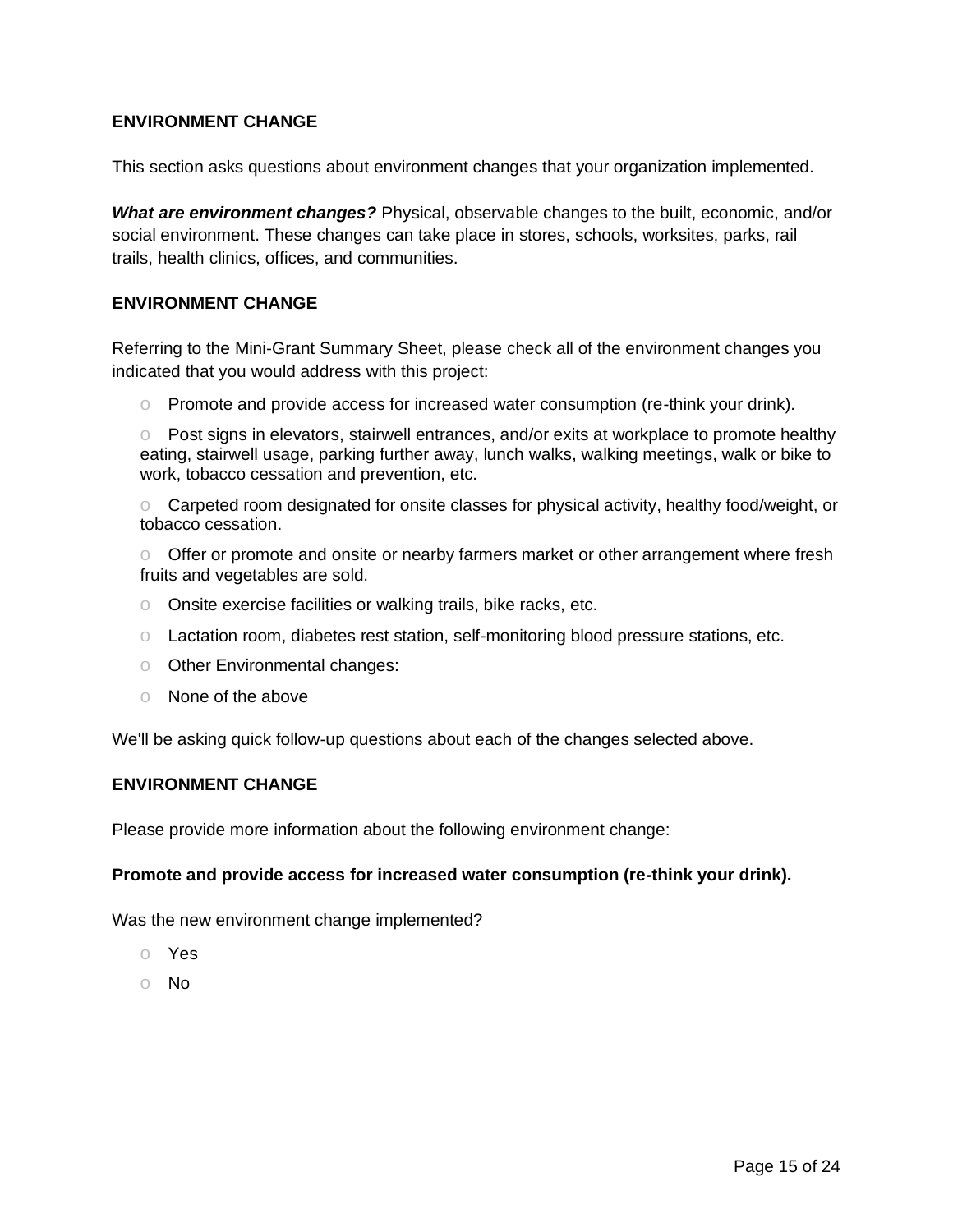What prevented you from implementing the environment change?

\_\_\_\_\_\_\_\_\_\_\_\_\_\_\_\_\_\_\_\_\_\_\_\_\_\_\_\_\_\_\_\_\_\_\_\_\_\_\_\_\_\_\_\_\_\_\_\_\_\_\_\_\_\_\_\_\_\_\_\_\_\_\_\_ \_\_\_\_\_\_\_\_\_\_\_\_\_\_\_\_\_\_\_\_\_\_\_\_\_\_\_\_\_\_\_\_\_\_\_\_\_\_\_\_\_\_\_\_\_\_\_\_\_\_\_\_\_\_\_\_\_\_\_\_\_\_\_\_ \_\_\_\_\_\_\_\_\_\_\_\_\_\_\_\_\_\_\_\_\_\_\_\_\_\_\_\_\_\_\_\_\_\_\_\_\_\_\_\_\_\_\_\_\_\_\_\_\_\_\_\_\_\_\_\_\_\_\_\_\_\_\_\_ \_\_\_\_\_\_\_\_\_\_\_\_\_\_\_\_\_\_\_\_\_\_\_\_\_\_\_\_\_\_\_\_\_\_\_\_\_\_\_\_\_\_\_\_\_\_\_\_\_\_\_\_\_\_\_\_\_\_\_\_\_\_\_\_ \_\_\_\_\_\_\_\_\_\_\_\_\_\_\_\_\_\_\_\_\_\_\_\_\_\_\_\_\_\_\_\_\_\_\_\_\_\_\_\_\_\_\_\_\_\_\_\_\_\_\_\_\_\_\_\_\_\_\_\_\_\_\_\_

Please tell us more about the environment change you implemented.

- o Please describe the new environment change.
- o When was it implemented (month and year)?

#### ENVIRONMENT CHANGE

Please provide more information about the following environment change:

**Post signs in elevators, stairwell entrances, and/or exits at workplace to promote healthy eating, stairwell usage, parking further away, lunch walks, walking meetings, walk or bike to work, tobacco cessation and prevention, etc.**

\_\_\_\_\_\_\_\_\_\_\_\_\_\_\_\_\_\_\_\_\_\_\_\_\_\_\_\_\_\_\_\_\_\_\_\_\_\_\_\_\_\_\_\_\_\_\_\_\_\_\_\_\_\_\_\_\_\_\_\_\_\_\_\_

\_\_\_\_\_\_\_\_\_\_\_\_\_\_\_\_\_\_\_\_\_\_\_\_\_\_\_\_\_\_\_\_\_\_\_\_\_\_\_\_\_\_\_\_\_\_\_\_\_\_\_\_\_\_\_\_\_\_\_\_\_\_\_\_

\_\_\_\_\_\_\_\_\_\_\_\_\_\_\_\_\_\_\_\_\_\_\_\_\_\_\_\_\_\_\_\_\_\_\_\_\_\_\_\_\_\_\_\_\_\_\_\_\_\_\_\_\_\_\_\_\_\_\_\_\_\_\_\_

\_\_\_\_\_\_\_\_\_\_\_\_\_\_\_\_\_\_\_\_\_\_\_\_\_\_\_\_\_\_\_\_\_\_\_\_\_\_\_\_\_\_\_\_\_\_\_\_\_\_\_\_\_\_\_\_\_\_\_\_\_\_\_\_

\_\_\_\_\_\_\_\_\_\_\_\_\_\_\_\_\_\_\_\_\_\_\_\_\_\_\_\_\_\_\_\_\_\_\_\_\_\_\_\_\_\_\_\_\_\_\_\_\_\_\_\_\_\_\_\_\_\_\_\_\_\_\_\_

Was the new environment change implemented?

- o Yes
- o No

What prevented you from implementing the environment change?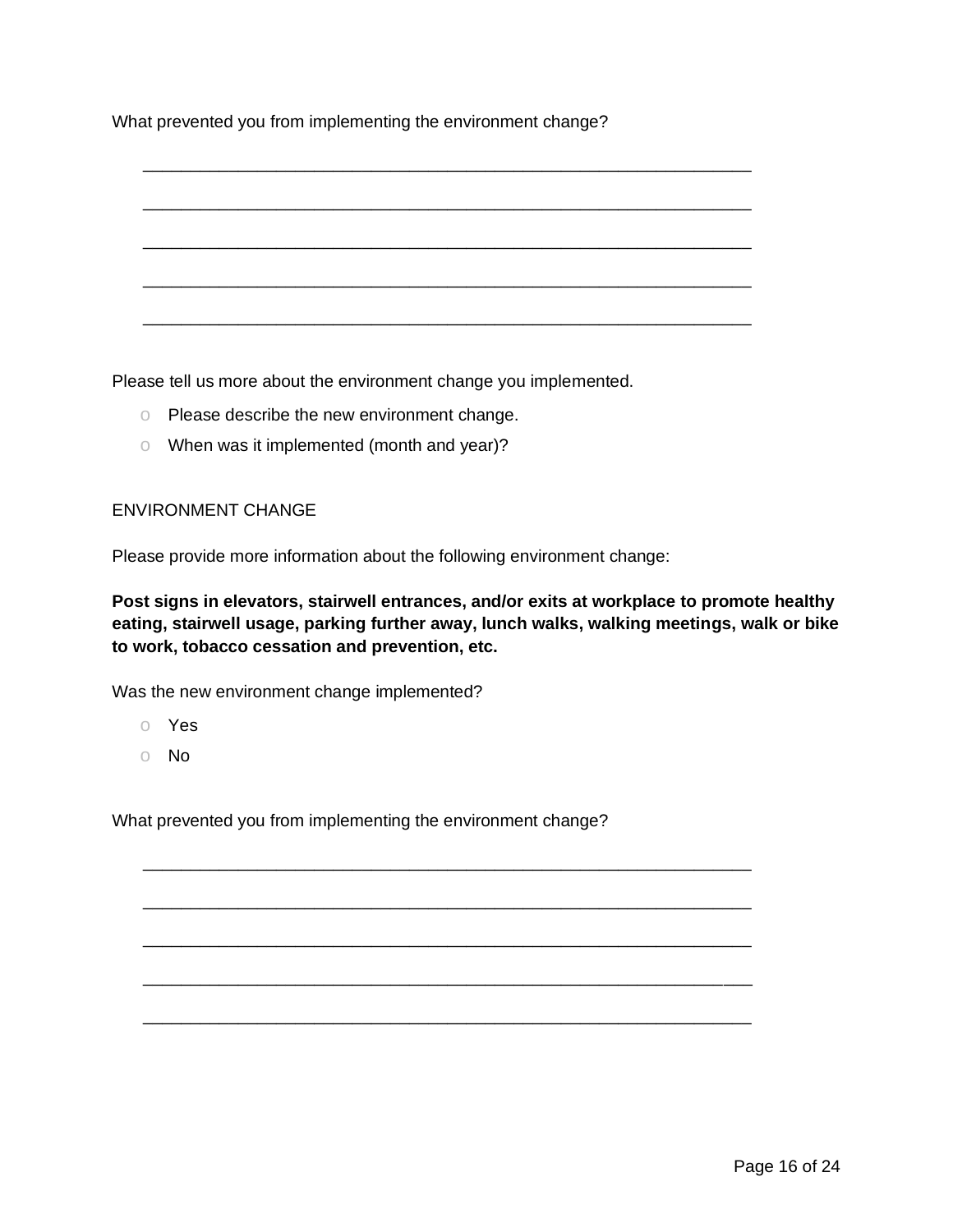Please tell us more about the environment change you implemented.

- o Please describe the new environment change.
- o When was it implemented (month and year)?

#### ENVIRONMENT CHANGE

Please provide more information about the following environment change:

# **Carpeted room designated for onsite classes for physical activity, healthy food/weight, or tobacco cessation.**

\_\_\_\_\_\_\_\_\_\_\_\_\_\_\_\_\_\_\_\_\_\_\_\_\_\_\_\_\_\_\_\_\_\_\_\_\_\_\_\_\_\_\_\_\_\_\_\_\_\_\_\_\_\_\_\_\_\_\_\_\_\_\_\_

\_\_\_\_\_\_\_\_\_\_\_\_\_\_\_\_\_\_\_\_\_\_\_\_\_\_\_\_\_\_\_\_\_\_\_\_\_\_\_\_\_\_\_\_\_\_\_\_\_\_\_\_\_\_\_\_\_\_\_\_\_\_\_\_

\_\_\_\_\_\_\_\_\_\_\_\_\_\_\_\_\_\_\_\_\_\_\_\_\_\_\_\_\_\_\_\_\_\_\_\_\_\_\_\_\_\_\_\_\_\_\_\_\_\_\_\_\_\_\_\_\_\_\_\_\_\_\_\_

\_\_\_\_\_\_\_\_\_\_\_\_\_\_\_\_\_\_\_\_\_\_\_\_\_\_\_\_\_\_\_\_\_\_\_\_\_\_\_\_\_\_\_\_\_\_\_\_\_\_\_\_\_\_\_\_\_\_\_\_\_\_\_\_

\_\_\_\_\_\_\_\_\_\_\_\_\_\_\_\_\_\_\_\_\_\_\_\_\_\_\_\_\_\_\_\_\_\_\_\_\_\_\_\_\_\_\_\_\_\_\_\_\_\_\_\_\_\_\_\_\_\_\_\_\_\_\_\_

Was the new environment change implemented?

- o Yes
- o No

What prevented you from implementing the environment change?

Please tell us more about the environment change you implemented.

- o Please describe the new environment change.
- o When was it implemented (month and year)?

#### ENVIRONMENT CHANGE

Please provide more information about the following environment change:

# **Offer or promote and onsite or nearby farmers market or other arrangement where fresh fruits and vegetables are sold.**

Was the new environment change implemented?

- o Yes
- o No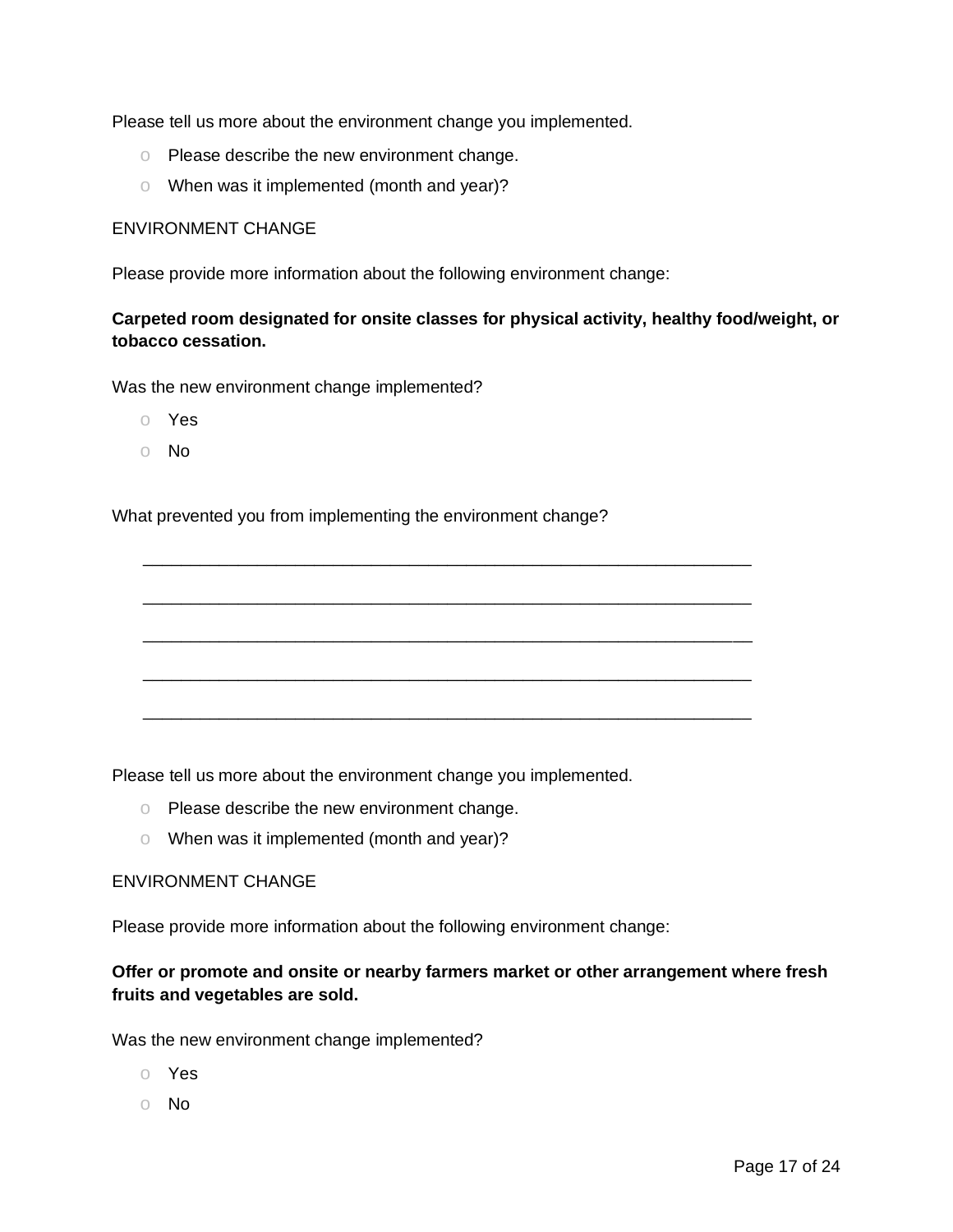What prevented you from implementing the environment change?

\_\_\_\_\_\_\_\_\_\_\_\_\_\_\_\_\_\_\_\_\_\_\_\_\_\_\_\_\_\_\_\_\_\_\_\_\_\_\_\_\_\_\_\_\_\_\_\_\_\_\_\_\_\_\_\_\_\_\_\_\_\_\_\_ \_\_\_\_\_\_\_\_\_\_\_\_\_\_\_\_\_\_\_\_\_\_\_\_\_\_\_\_\_\_\_\_\_\_\_\_\_\_\_\_\_\_\_\_\_\_\_\_\_\_\_\_\_\_\_\_\_\_\_\_\_\_\_\_ \_\_\_\_\_\_\_\_\_\_\_\_\_\_\_\_\_\_\_\_\_\_\_\_\_\_\_\_\_\_\_\_\_\_\_\_\_\_\_\_\_\_\_\_\_\_\_\_\_\_\_\_\_\_\_\_\_\_\_\_\_\_\_\_ \_\_\_\_\_\_\_\_\_\_\_\_\_\_\_\_\_\_\_\_\_\_\_\_\_\_\_\_\_\_\_\_\_\_\_\_\_\_\_\_\_\_\_\_\_\_\_\_\_\_\_\_\_\_\_\_\_\_\_\_\_\_\_\_ \_\_\_\_\_\_\_\_\_\_\_\_\_\_\_\_\_\_\_\_\_\_\_\_\_\_\_\_\_\_\_\_\_\_\_\_\_\_\_\_\_\_\_\_\_\_\_\_\_\_\_\_\_\_\_\_\_\_\_\_\_\_\_\_

Please tell us more about the environment change you implemented.

- o Please describe the new environment change.
- o When was it implemented (month and year)?

# **ENVIRONMENT CHANGE**

Please provide more information about the following environment change:

#### **Onsite exercise facilities or walking trails, bike racks, etc.**

Was the new environment change implemented?

- o Yes
- o No

What prevented you from implementing the environment change?

\_\_\_\_\_\_\_\_\_\_\_\_\_\_\_\_\_\_\_\_\_\_\_\_\_\_\_\_\_\_\_\_\_\_\_\_\_\_\_\_\_\_\_\_\_\_\_\_\_\_\_\_\_\_\_\_\_\_\_\_\_\_\_\_

\_\_\_\_\_\_\_\_\_\_\_\_\_\_\_\_\_\_\_\_\_\_\_\_\_\_\_\_\_\_\_\_\_\_\_\_\_\_\_\_\_\_\_\_\_\_\_\_\_\_\_\_\_\_\_\_\_\_\_\_\_\_\_\_

\_\_\_\_\_\_\_\_\_\_\_\_\_\_\_\_\_\_\_\_\_\_\_\_\_\_\_\_\_\_\_\_\_\_\_\_\_\_\_\_\_\_\_\_\_\_\_\_\_\_\_\_\_\_\_\_\_\_\_\_\_\_\_\_

\_\_\_\_\_\_\_\_\_\_\_\_\_\_\_\_\_\_\_\_\_\_\_\_\_\_\_\_\_\_\_\_\_\_\_\_\_\_\_\_\_\_\_\_\_\_\_\_\_\_\_\_\_\_\_\_\_\_\_\_\_\_\_\_

\_\_\_\_\_\_\_\_\_\_\_\_\_\_\_\_\_\_\_\_\_\_\_\_\_\_\_\_\_\_\_\_\_\_\_\_\_\_\_\_\_\_\_\_\_\_\_\_\_\_\_\_\_\_\_\_\_\_\_\_\_\_\_\_

Please tell us more about the environment change you implemented.

- o Please describe the new environment change.
- o When was it implemented (month and year)?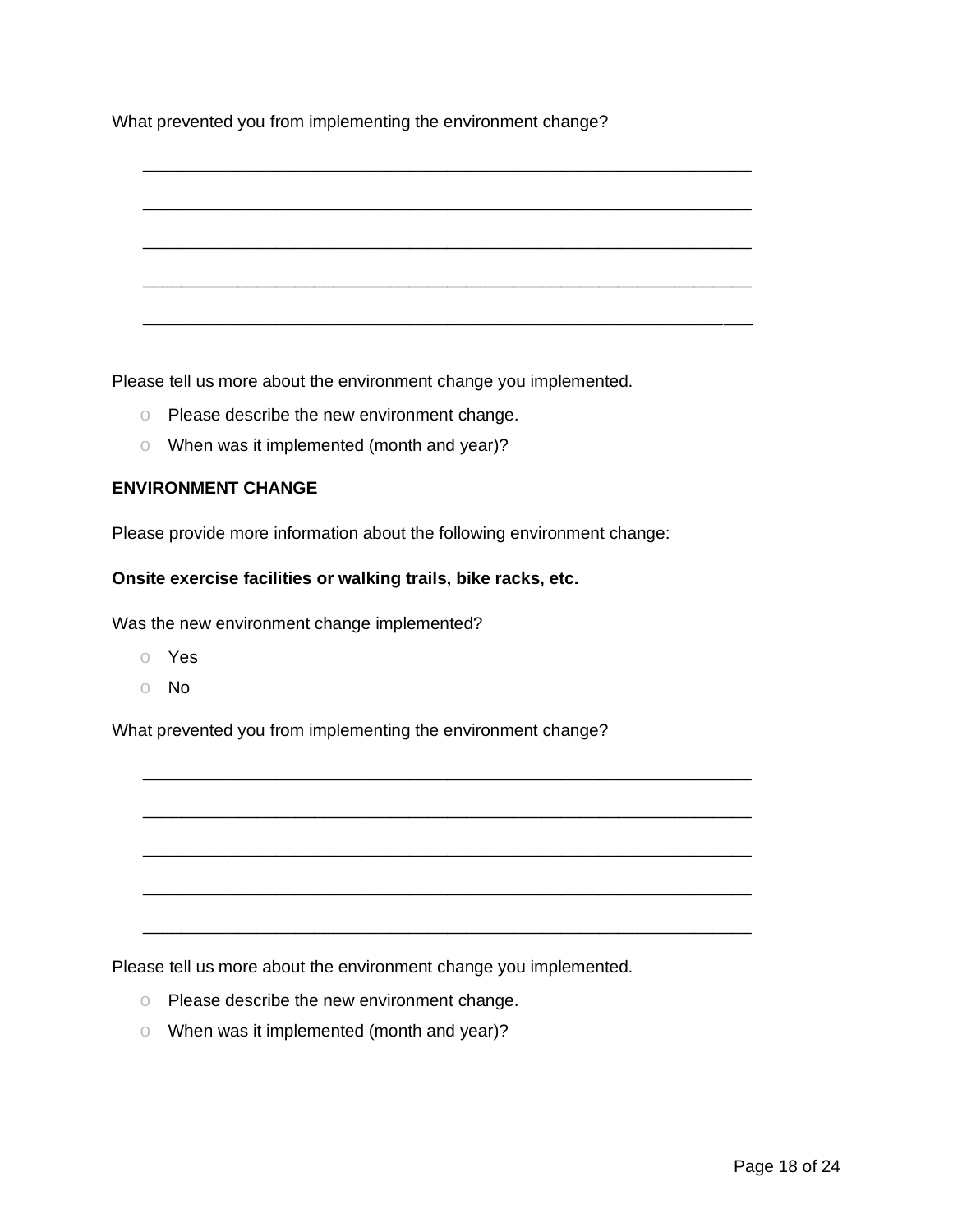# **ENVIRONMENT CHANGE**

Please provide more information about the following environment change:

## **Lactation room, diabetes rest station, self-monitoring blood pressure stations, etc.**

\_\_\_\_\_\_\_\_\_\_\_\_\_\_\_\_\_\_\_\_\_\_\_\_\_\_\_\_\_\_\_\_\_\_\_\_\_\_\_\_\_\_\_\_\_\_\_\_\_\_\_\_\_\_\_\_\_\_\_\_\_\_\_\_

\_\_\_\_\_\_\_\_\_\_\_\_\_\_\_\_\_\_\_\_\_\_\_\_\_\_\_\_\_\_\_\_\_\_\_\_\_\_\_\_\_\_\_\_\_\_\_\_\_\_\_\_\_\_\_\_\_\_\_\_\_\_\_\_

\_\_\_\_\_\_\_\_\_\_\_\_\_\_\_\_\_\_\_\_\_\_\_\_\_\_\_\_\_\_\_\_\_\_\_\_\_\_\_\_\_\_\_\_\_\_\_\_\_\_\_\_\_\_\_\_\_\_\_\_\_\_\_\_

\_\_\_\_\_\_\_\_\_\_\_\_\_\_\_\_\_\_\_\_\_\_\_\_\_\_\_\_\_\_\_\_\_\_\_\_\_\_\_\_\_\_\_\_\_\_\_\_\_\_\_\_\_\_\_\_\_\_\_\_\_\_\_\_

\_\_\_\_\_\_\_\_\_\_\_\_\_\_\_\_\_\_\_\_\_\_\_\_\_\_\_\_\_\_\_\_\_\_\_\_\_\_\_\_\_\_\_\_\_\_\_\_\_\_\_\_\_\_\_\_\_\_\_\_\_\_\_\_

Was the new environment change implemented?

- o Yes
- o No

What prevented you from implementing the environment change?

Please tell us more about the environment change you implemented.

- o Please describe the new environment change.
- o When was it implemented (month and year)?

## **ENVIRONMENT CHANGE**

Please provide more information about other environment change(s) you selected.

\_\_\_\_\_\_\_\_\_\_\_\_\_\_\_\_\_\_\_\_\_\_\_\_\_\_\_\_\_\_\_\_\_\_\_\_\_\_\_\_\_\_\_\_\_\_\_\_\_\_\_\_\_\_\_\_\_\_\_\_\_\_\_\_

\_\_\_\_\_\_\_\_\_\_\_\_\_\_\_\_\_\_\_\_\_\_\_\_\_\_\_\_\_\_\_\_\_\_\_\_\_\_\_\_\_\_\_\_\_\_\_\_\_\_\_\_\_\_\_\_\_\_\_\_\_\_\_\_

\_\_\_\_\_\_\_\_\_\_\_\_\_\_\_\_\_\_\_\_\_\_\_\_\_\_\_\_\_\_\_\_\_\_\_\_\_\_\_\_\_\_\_\_\_\_\_\_\_\_\_\_\_\_\_\_\_\_\_\_\_\_\_\_

\_\_\_\_\_\_\_\_\_\_\_\_\_\_\_\_\_\_\_\_\_\_\_\_\_\_\_\_\_\_\_\_\_\_\_\_\_\_\_\_\_\_\_\_\_\_\_\_\_\_\_\_\_\_\_\_\_\_\_\_\_\_\_\_

\_\_\_\_\_\_\_\_\_\_\_\_\_\_\_\_\_\_\_\_\_\_\_\_\_\_\_\_\_\_\_\_\_\_\_\_\_\_\_\_\_\_\_\_\_\_\_\_\_\_\_\_\_\_\_\_\_\_\_\_\_\_\_\_

Was the new environment change implemented?

- o Yes
- o No

What prevented you from implementing the environment change?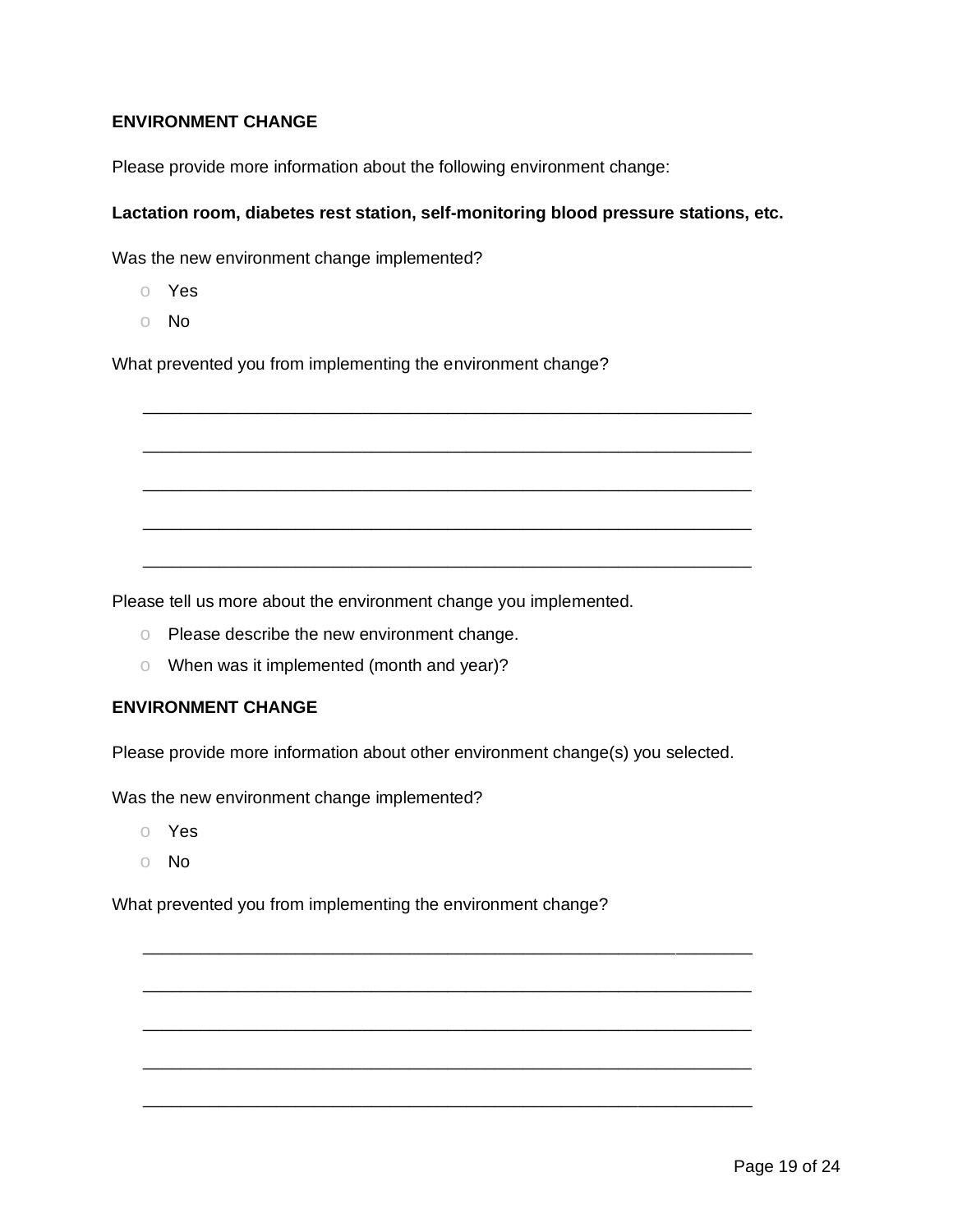Please tell us more about the environment change you implemented.

- o Please describe the new environment change.
- o When was it implemented (month and year)?

# **EVALUATION**

How has the project been successful?

Did the COVID-19 pandemic create any disruptions in your project? If so, how was the project impacted and what adjustments were made?

\_\_\_\_\_\_\_\_\_\_\_\_\_\_\_\_\_\_\_\_\_\_\_\_\_\_\_\_\_\_\_\_\_\_\_\_\_\_\_\_\_\_\_\_\_\_\_\_\_\_\_\_\_\_\_\_\_\_\_\_\_\_\_\_

\_\_\_\_\_\_\_\_\_\_\_\_\_\_\_\_\_\_\_\_\_\_\_\_\_\_\_\_\_\_\_\_\_\_\_\_\_\_\_\_\_\_\_\_\_\_\_\_\_\_\_\_\_\_\_\_\_\_\_\_\_\_\_\_

\_\_\_\_\_\_\_\_\_\_\_\_\_\_\_\_\_\_\_\_\_\_\_\_\_\_\_\_\_\_\_\_\_\_\_\_\_\_\_\_\_\_\_\_\_\_\_\_\_\_\_\_\_\_\_\_\_\_\_\_\_\_\_\_

\_\_\_\_\_\_\_\_\_\_\_\_\_\_\_\_\_\_\_\_\_\_\_\_\_\_\_\_\_\_\_\_\_\_\_\_\_\_\_\_\_\_\_\_\_\_\_\_\_\_\_\_\_\_\_\_\_\_\_\_\_\_\_\_

\_\_\_\_\_\_\_\_\_\_\_\_\_\_\_\_\_\_\_\_\_\_\_\_\_\_\_\_\_\_\_\_\_\_\_\_\_\_\_\_\_\_\_\_\_\_\_\_\_\_\_\_\_\_\_\_\_\_\_\_\_\_\_\_

\_\_\_\_\_\_\_\_\_\_\_\_\_\_\_\_\_\_\_\_\_\_\_\_\_\_\_\_\_\_\_\_\_\_\_\_\_\_\_\_\_\_\_\_\_\_\_\_\_\_\_\_\_\_\_\_\_\_\_\_\_\_\_\_

\_\_\_\_\_\_\_\_\_\_\_\_\_\_\_\_\_\_\_\_\_\_\_\_\_\_\_\_\_\_\_\_\_\_\_\_\_\_\_\_\_\_\_\_\_\_\_\_\_\_\_\_\_\_\_\_\_\_\_\_\_\_\_\_

\_\_\_\_\_\_\_\_\_\_\_\_\_\_\_\_\_\_\_\_\_\_\_\_\_\_\_\_\_\_\_\_\_\_\_\_\_\_\_\_\_\_\_\_\_\_\_\_\_\_\_\_\_\_\_\_\_\_\_\_\_\_\_\_

\_\_\_\_\_\_\_\_\_\_\_\_\_\_\_\_\_\_\_\_\_\_\_\_\_\_\_\_\_\_\_\_\_\_\_\_\_\_\_\_\_\_\_\_\_\_\_\_\_\_\_\_\_\_\_\_\_\_\_\_\_\_\_\_

\_\_\_\_\_\_\_\_\_\_\_\_\_\_\_\_\_\_\_\_\_\_\_\_\_\_\_\_\_\_\_\_\_\_\_\_\_\_\_\_\_\_\_\_\_\_\_\_\_\_\_\_\_\_\_\_\_\_\_\_\_\_\_\_

\_\_\_\_\_\_\_\_\_\_\_\_\_\_\_\_\_\_\_\_\_\_\_\_\_\_\_\_\_\_\_\_\_\_\_\_\_\_\_\_\_\_\_\_\_\_\_\_\_\_\_\_\_\_\_\_\_\_\_\_\_\_\_\_

\_\_\_\_\_\_\_\_\_\_\_\_\_\_\_\_\_\_\_\_\_\_\_\_\_\_\_\_\_\_\_\_\_\_\_\_\_\_\_\_\_\_\_\_\_\_\_\_\_\_\_\_\_\_\_\_\_\_\_\_\_\_\_\_

\_\_\_\_\_\_\_\_\_\_\_\_\_\_\_\_\_\_\_\_\_\_\_\_\_\_\_\_\_\_\_\_\_\_\_\_\_\_\_\_\_\_\_\_\_\_\_\_\_\_\_\_\_\_\_\_\_\_\_\_\_\_\_\_

\_\_\_\_\_\_\_\_\_\_\_\_\_\_\_\_\_\_\_\_\_\_\_\_\_\_\_\_\_\_\_\_\_\_\_\_\_\_\_\_\_\_\_\_\_\_\_\_\_\_\_\_\_\_\_\_\_\_\_\_\_\_\_\_

\_\_\_\_\_\_\_\_\_\_\_\_\_\_\_\_\_\_\_\_\_\_\_\_\_\_\_\_\_\_\_\_\_\_\_\_\_\_\_\_\_\_\_\_\_\_\_\_\_\_\_\_\_\_\_\_\_\_\_\_\_\_\_\_

Did you have any barriers or challenges not related to COVID-19 that impacted your ability to complete all proposed activities according to your project timeline? Please explain.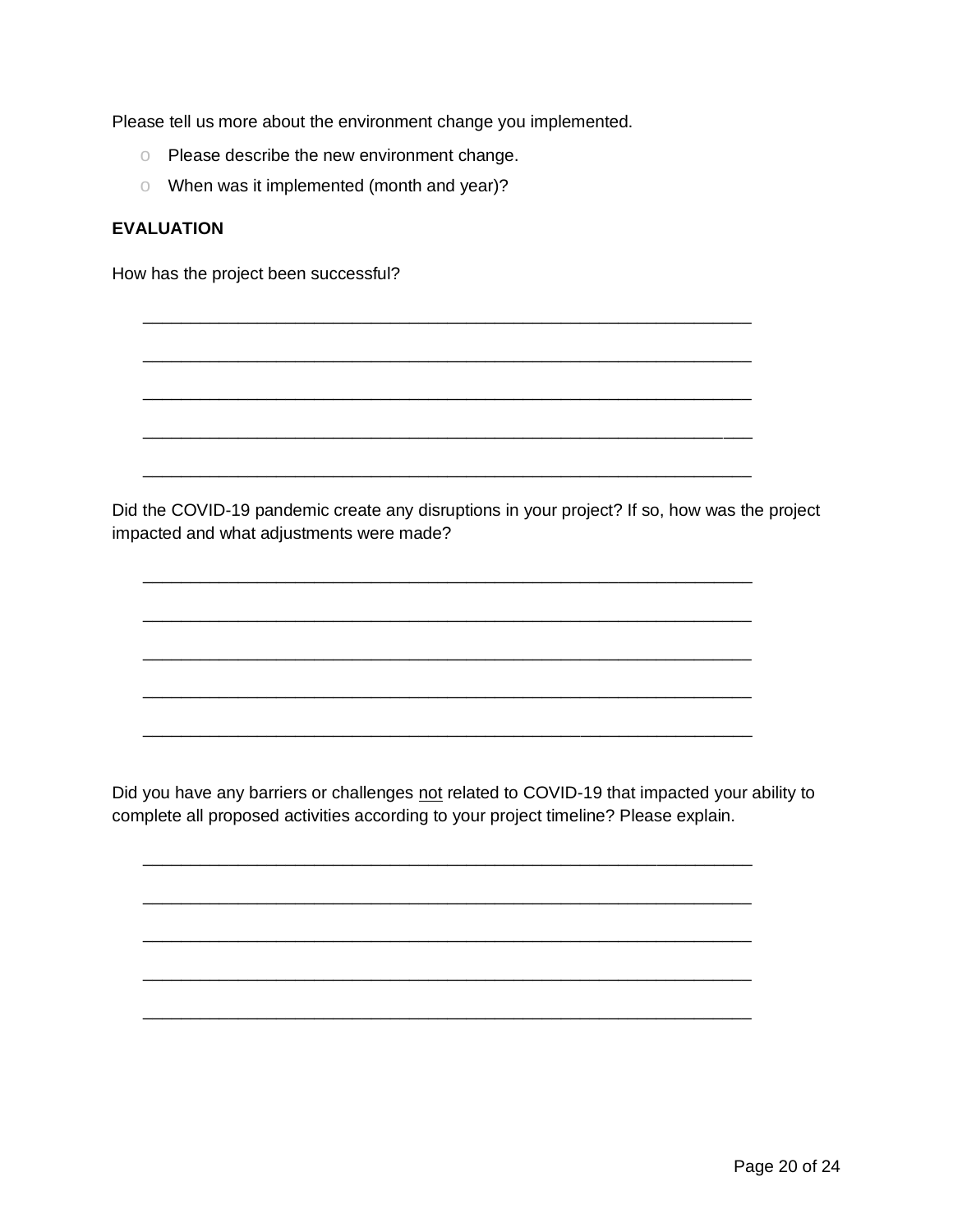# **HEALTH EQUITY**

## *What is health equity?*

Health equity is achieved when everyone has the opportunity to live the healthiest life possible, regardless of their social position or other socially determined circumstances. In order to promote health equity, we must reduce existing health disparities by identifying and addressing specific gaps in health among historically underserved populations.

This section asks about how your project was able to reach and serve **specific populations** experiencing **health disparities** in West Virginia.

Which of the following populations did your project reach? Check all that apply.

- ▢ Low-Income
- ▢ Uninsured or Underinsured
- □ Racial or Ethnic Minorities
- ▢ Elderly
- □ People with Disabilities
- ▢ LGBTQ+
- ▢ Immigrants or Migrants
- ▢ Veterans
- ▢ People Experiencing or Recovering from Drug Addiction
- ▢ People Experiencing Homelessness
- ▢ Women
- ▢ Children
- ▢ People with Lower Levels of Education
- ▢ People who are Geographically Isolated
- ▢ Other (Please Specify) \_\_\_\_\_\_\_\_\_\_\_\_\_\_\_\_\_\_\_\_\_\_\_\_\_\_\_\_\_\_\_\_\_\_\_\_\_\_\_\_\_\_\_\_\_\_\_\_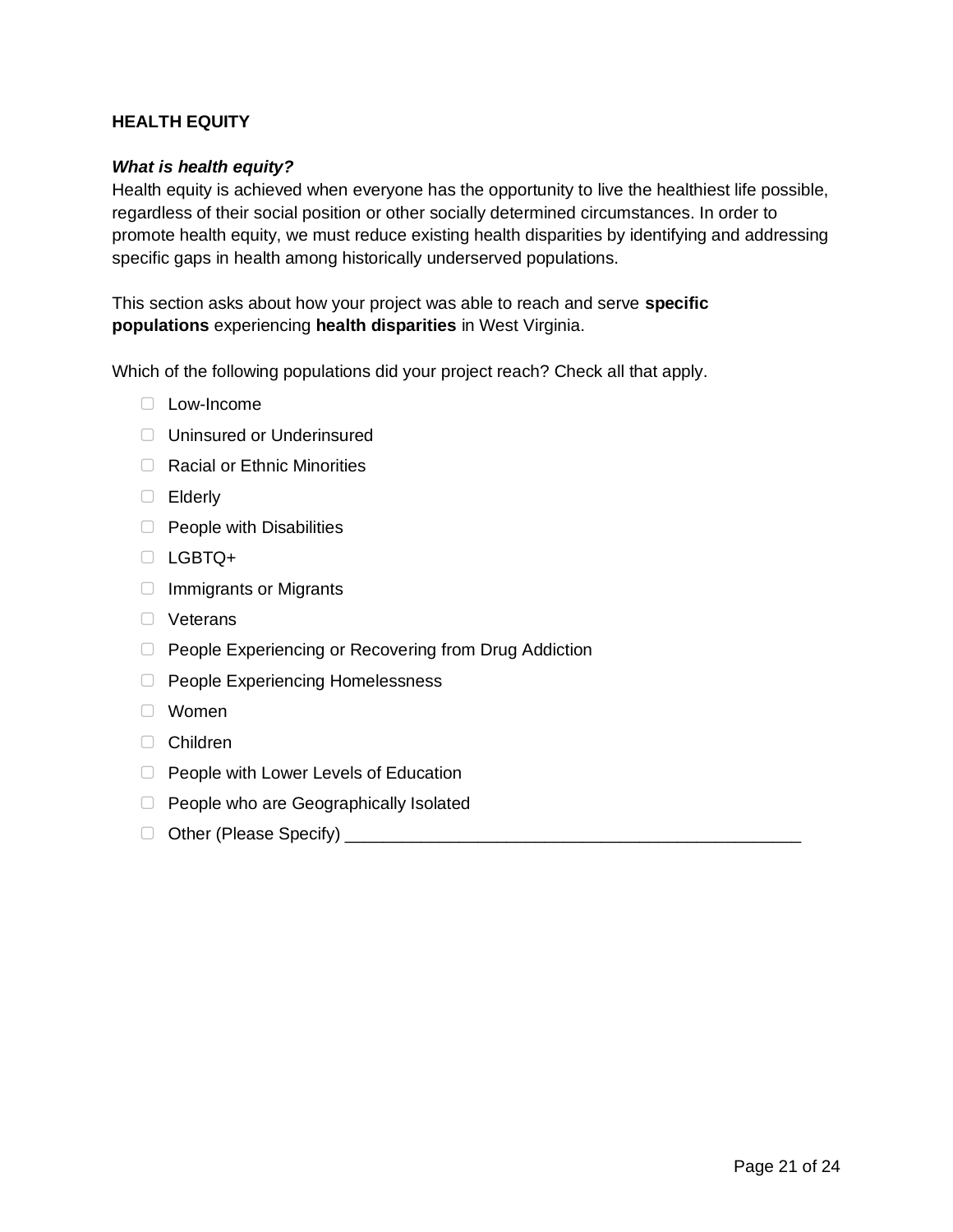Which of the following strategies did you use to engage the populations listed above in your project or intervention? Check all that apply.

▢ Focused recruitment of specific populations listed above (Example: Sent recruitment fliers or emails to organizations that work with underserved populations; posted fliers in diverse businesses and locations, used translated fliers or emails)

▢ Assessed the need of the populations listed above in your area (Example: Looked at previously collected data or talked to people from underserved populations about their needs)

 $\Box$  Provided financial assistance (Example: for program registration, specialized exercise equipment, appropriate clothing or shoes)

▢ Project location was easily accessible to one or more of the populations listed above (Examples: by foot or public transportation, program took place at a retirement home, a homeless shelter, or a recovery house, etc.)

 $\Box$  Participants were provided with transportation to participate in the program

 $\Box$  Participants who cannot participate in the program before or after work due to caregiving or other responsibilities can use flex time to participate during the workday.

▢ Project staff were trained to work with the populations listed above (Example: Cultural sensitivity training or health equity training was provided)

▢ Safety considerations for participants were taken into account (Example: well-lit spaces, well-marked paths and trails, recommending a buddy system, personal protective equipment for COVID-19)

▢ Other (Please Specify) \_\_\_\_\_\_\_\_\_\_\_\_\_\_\_\_\_\_\_\_\_\_\_\_\_\_\_\_\_\_\_\_\_\_\_\_\_\_\_\_\_\_\_\_\_\_\_\_

#### **SUSTAINABILITY**

This section asks about the **sustainability** of your project.

*What is sustainability?*Sustainability is achieved when a program is able to continue after the initial mini-grant has ended. This includes having the human, informational, technical, organizational, or financial resources available to continue the intervention or program.

Which of the following strategies have you used to ensure the sustainability of your project? Check all that apply.

 $\Box$  Created long-term policy change(s) (example: creating a policy that states that food served to participants is healthy, creating a tobacco policy in a workplace, adapted already existing policies to reflect current needs)

▢ Implemented long-term environmental change(s) (example: a workout area was provided to employees, an enhancement to a trail was made, a playground was installed)

- $\Box$  Existing staff or group(s) will continue activities
- $\Box$  Created new staff position(s) or group(s) to continue activities
- ▢ Integrated changes into organizational practices or strategic plan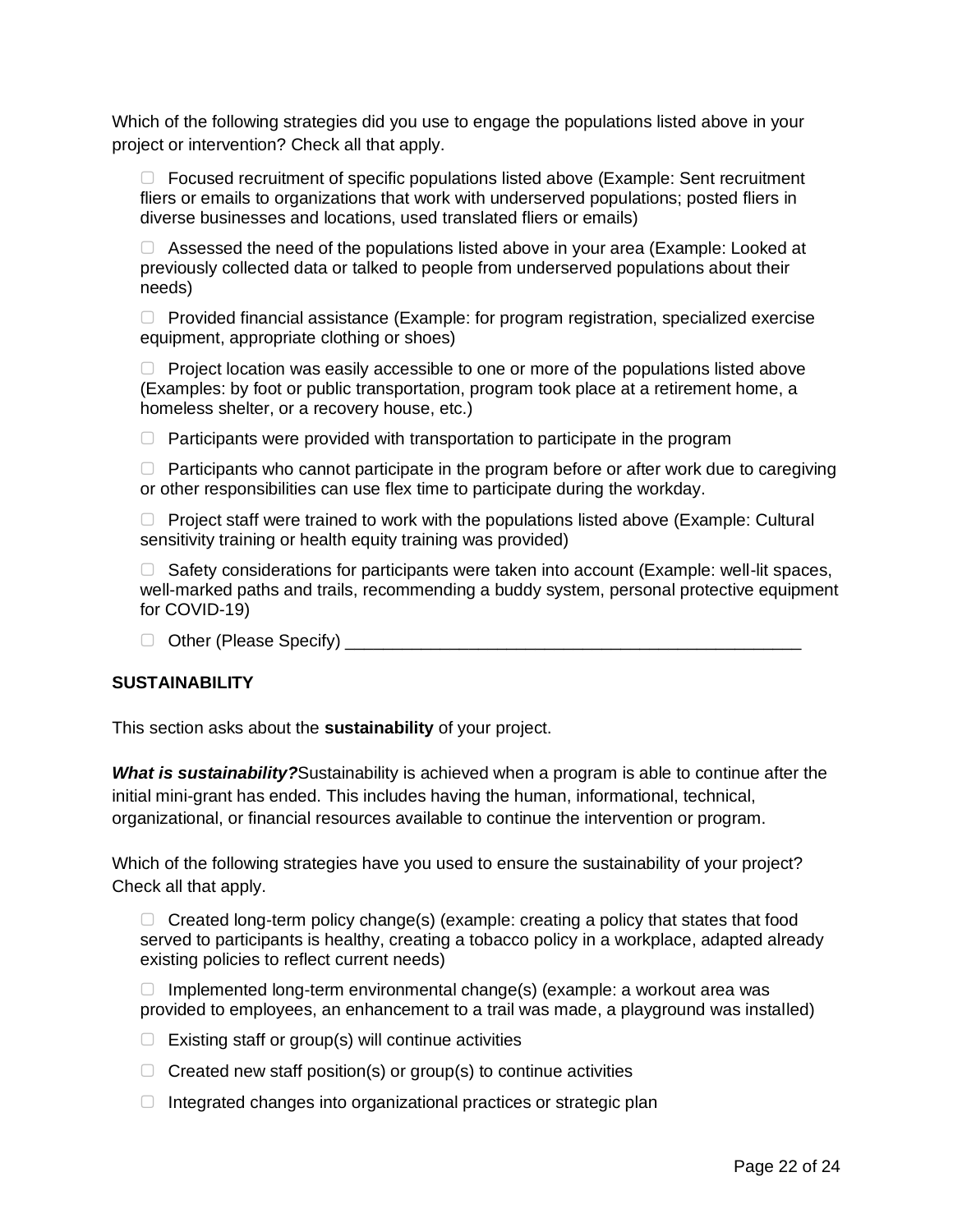$\Box$  Secured additional funding to continue activities after the grant cycle

▢ Created reusable educational materials (examples: training videos, recordings of classes, toolkits, etc.)

▢ Fundraising (example: participants pay a fee to participate, holding fundraisers)

 $\Box$  Identified partners or collaborators to complete certain aspects of project (example: identified partner organization to help maintain trails and signage in the future)

- ▢ Created tools to monitor and track project progress (evaluation)
- ▢ Increased or sustained buy-in from workplace leadership
- □ Other (Please Specify)

# **WEST VIRGINIA HEALTH CONNECTION**

How did you engage with? Check all that apply.

▢ Program Implementation (Logistics to set up program)

▢ Recruitment or Referrals of Participants (Focused participant recruitment, using electronic health record data to identify and enroll target population, etc.)

▢ Participant Tracking or Data Collection (Mapping local resources or programs, providing data entry forms, tracking software for baseline information, developing surveys, etc.)

▢ Promotion and Advertisement (Promoting work or disseminating successes through WVHC site, social media)

□ CDC Guidance (Registering your organization with the CDC, implementation based on CDC standards)

- ▢ Did not engage with WV Health Connection
- □ Other (Please Specify)

#### **SUCCESS STORY**

Please attach **one success story** related to the mini-grant **with up to five photos**. If you have already completed a success story during the grant year you may attach that here. You do not have to complete another success story.

- o Success stories should not exceed 500 words.
- o In your success story, please include project name, project overview, description of challenges overcome, and overall success of your project.
- o Quotes from participants or project staff are encouraged.
- o Please upload the success story and up to five photos as **one Word document**.